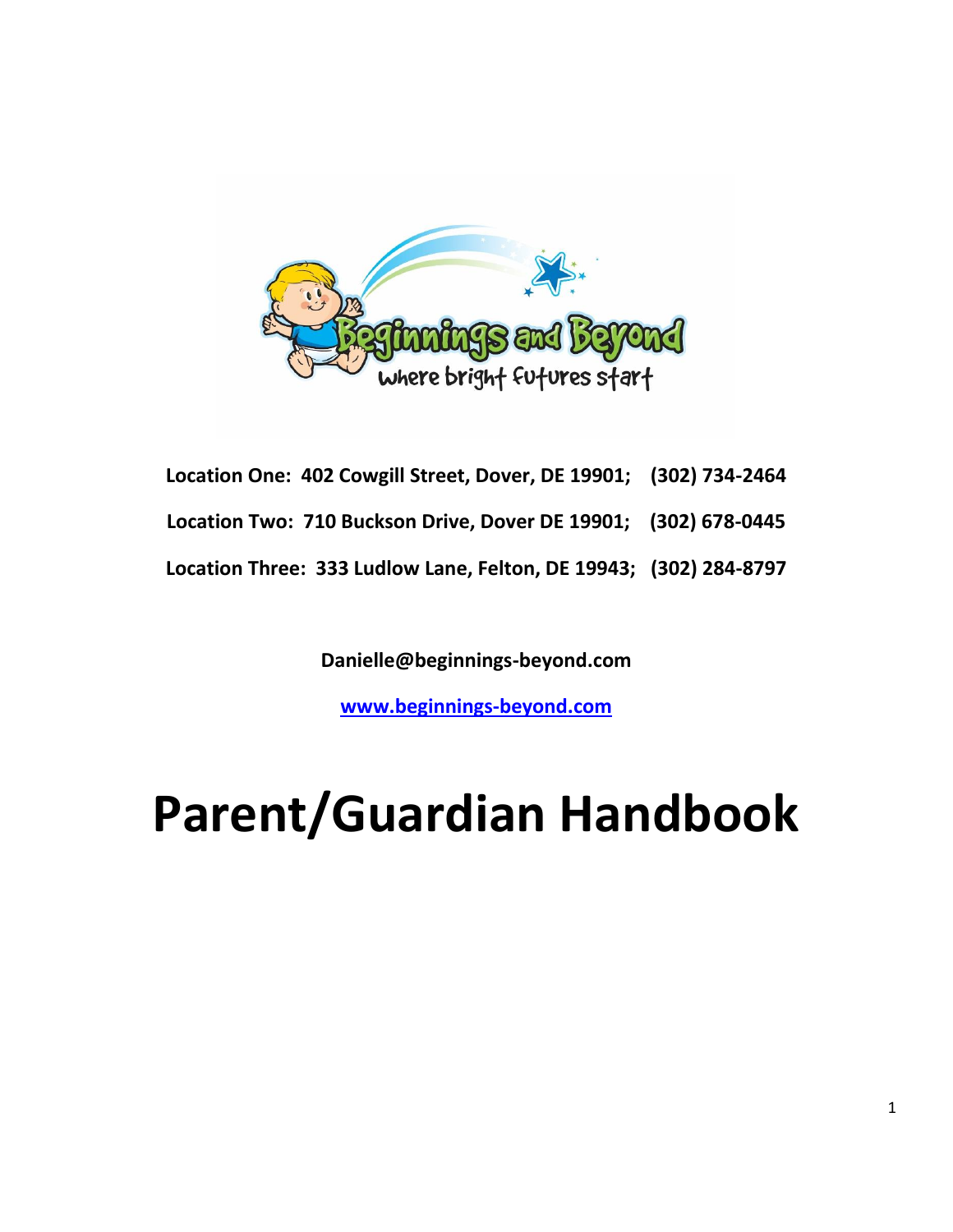# **Table of Contents**

| 2 |
|---|
|   |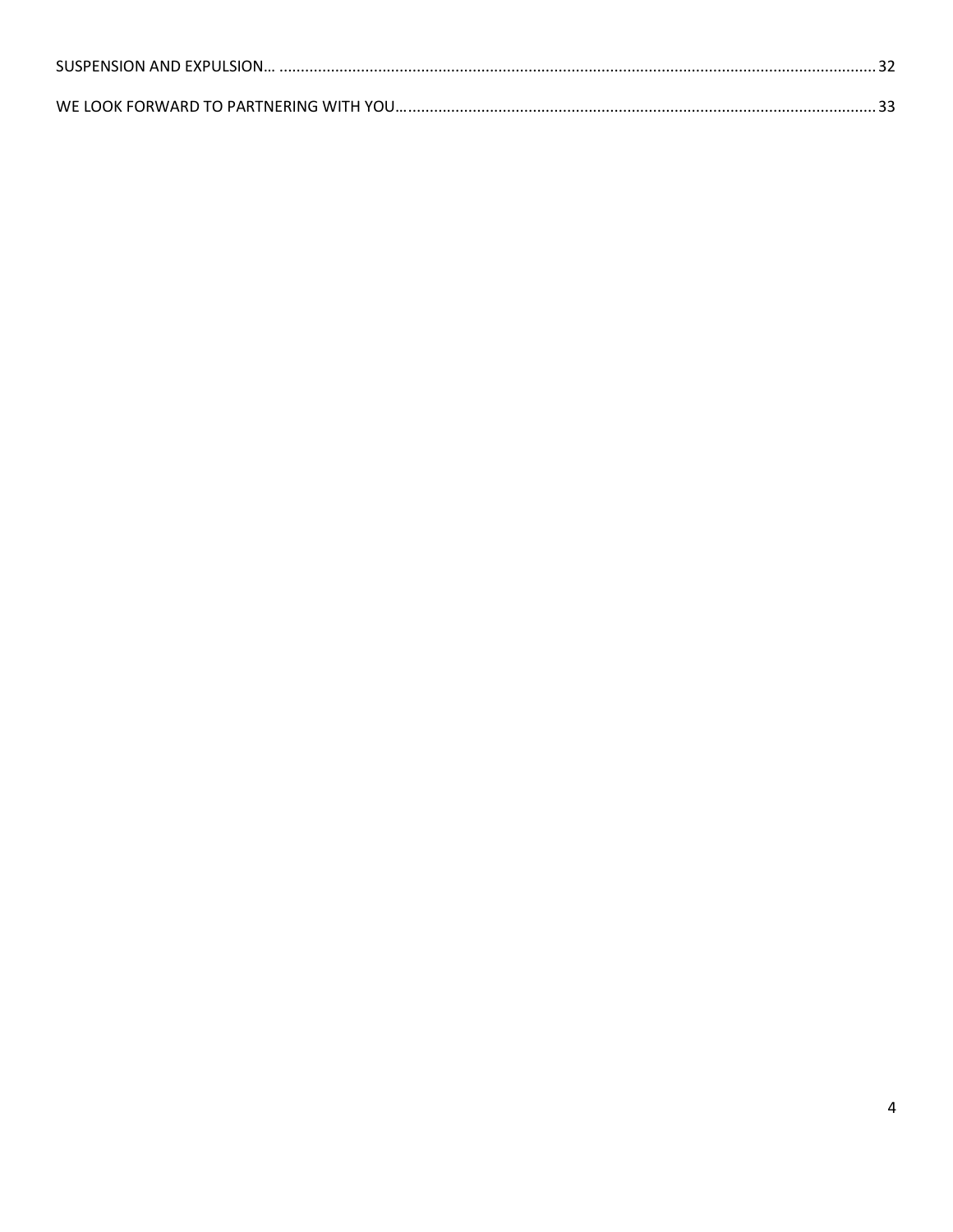# <span id="page-4-0"></span>**WE WELCOME YOU…**

Welcome to Beginnings and Beyond. We are a child care and early learning center that is committed to providing a safe and caring environment where children feel they are part of a home away from home. At Beginnings and Beyond we want to provide a place that your children will look forward to returning to each day, and where they can learn through play and hands on activities, as well as build their socialization skills. Our goal is to have yourself, your family, and your children feel as though they are part of something wonderful  $\sim$  where you are all a part of the decisions that are made, where your children are encouraged to experience and learn new things and make new friends, and where children learn to become confident with who they are as individuals.

Our door is always open and we do hope that you speak freely with us regarding your thoughts, ideas, feelings, or concerns in order for us to meet all of your families' needs. Suggestions and input are always encouraged and by this way we hope to partner with you. We are committed to constant communication. We strive to make your families' experience a great one, and we want you to feel confident that you made the right choice in child care. We are extremely happy that you have decided to place your children in our center and look forward to building a relationship with you and your children.

Sincerely,

Danielle Harrison, Owner and Early Childhood Administrator

### <span id="page-4-1"></span>**WHO WE ARE…**

Beginnings and Beyond is a family owned and operated center, and we ensure that we have all highly skilled, trained, and licensed individuals to care for your children.

About the Owner/Early Childhood Administrator: Danielle Harrison

- Human Resources background as well as early child care center experience.
- Bachelor's degree in Psychology and Sociology, with a focus on child development
- Master's degree in Industrial/Organizational Psychology.
- Licensed Early Childhood Administrator, as required by the State of Delaware
- Early Childhood Education Teaching Certification
- CPR and First Aid Certification
- Most importantly, the Owner/Administrator is a mother, who understands the importance of good child care

#### About the Staff:

- Licensed Early Childhood Education Teachers, as required by the State of Delaware
- Early child care center experience
- CPR and First Aid Certification
- All staff members bring unique talents and skills to our team and are carefully selected and trained.

The licensing requirements are put in place by the State of Delaware in order to provide a safe environment for all the children enrolled, and we support this initiative fully. Our center complies with all regulations and standards to include, but not limited to, facility, staff, health and safety, nutrition, teacher/child ratios, and record keeping.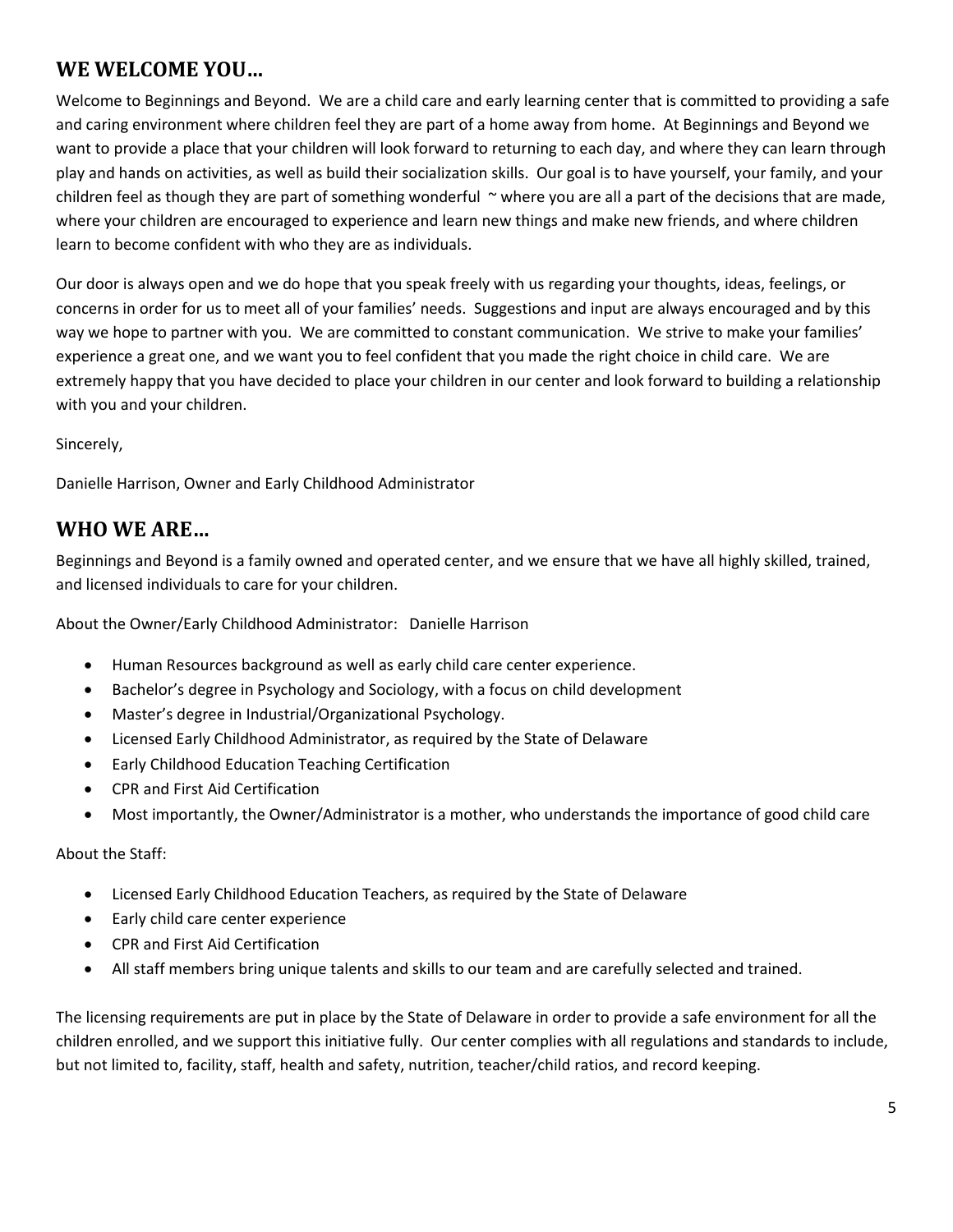# <span id="page-5-0"></span>**VISIT OUR WEBSITE…**

On our website, [www.beginnings-beyond.com,](http://www.beginningsandbeyond.com/) there are many different items which we hope will make your life a bit easier. On the website you can review the menu for the current month, the basic curriculum goals for the center, weekly tuition rates, center closing dates for the current year, pictures of the classrooms, checklists of items to bring for each age group, available positions and volunteer opportunities, a calendar of events, monthly newsletters, and a pay on line tool. We hope that this will make things a bit easier for you in our busy world.

# <span id="page-5-1"></span>**PROGRAM GOALS…**

Our goals at Beginnings and Beyond are as follows:

- To create a warm, comforting, caring, and nurturing environment for children, as well as an environment with an abundance of opportunities for movement, exploration, and self-discovery according to individual needs, interests, and abilities.
- To assist children to grow to their fullest potential by recognizing each stage of development and creating an environment (i.e. curriculum, facilities, employees) designed to nurture and facilitate development during each stage.
- To help children achieve independence, self-discipline, social competence, self-knowledge, enthusiasm for learning, positive attitudes, confidence, intellectual growth, and an approach to problem solving.
- To assist families in understanding the developmental stages of their children, enabling them to contribute to their children's growth and development.
- To partner with families in order to make them an integral part of the center and their children's lives during their stay at the center.
- To incorporate our main learning objectives, as listed below, into the children's learning environment.

### <span id="page-5-2"></span>**CURRICULUM AND ASSESSMENT…**

At Beginnings and Beyond, our teachers create lesson plans for the children utilizing a state approved curriculum which is called Creative Curriculum. Each teacher is responsible for creating their own lesson plan, which is then reviewed by either the Administrator or the Curriculum Coordinator. The following domains are encompassed in all lesson plans: Language and Literacy, Social Emotional, Healthy Lifestyles, Gross Motor, Math, and Science.

Below are the main learning objectives that are focused on for each age group:

YOUNG INFANTS Supporting their Heads Grasping Toys Sitting Up

OLDER INFANTS Cruising and Walking Using a Sippy Cup Sign Language

Tummy Time Rolling Over Eating Baby Foods

Weening off of Formula Encouraging Talking – First Words

Recognizing Name When Called Interacting with People (Smiling, Cooing, babbling)

Feeding Themselves Wearing Shoes – Once Walking Well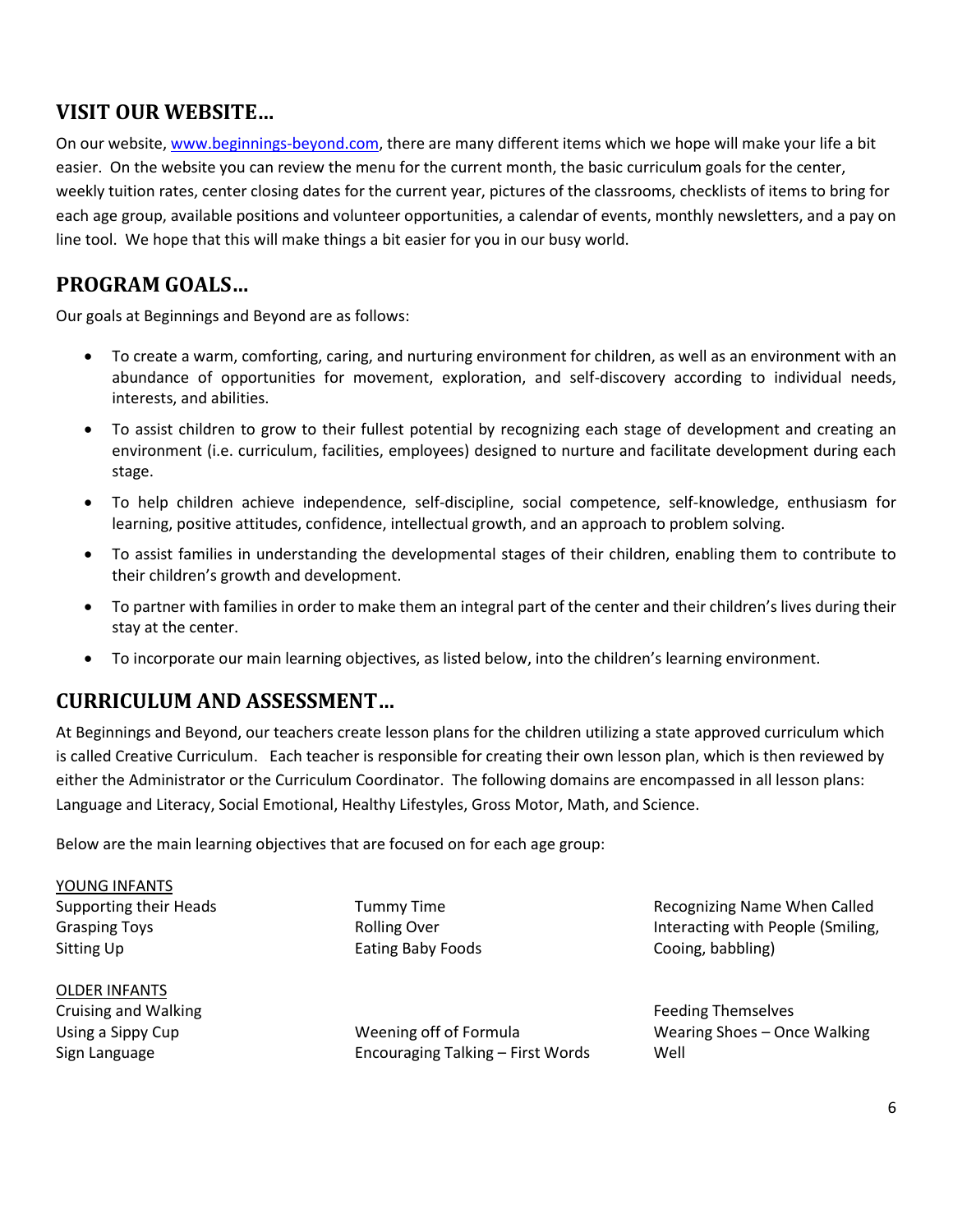#### YOUNG ONES

Animal Names / Sounds Counting to 10 ABCs - Uppercase Body Parts Coordination Fine Motor Skills

#### OLDER ONES

Drinking from a Regular Cup Know Animals and their Sounds Manners – Please, Thank you Patience Basic Sign Language Colors

#### TWOS

Colors Shapes Social Skills Manners How to use Utensils

#### THREES

Colors Shapes Numbers Recognition – Up to 50 Counting – Up to 50 Tracing Lines, Shapes, and Uppercase Letters Letter Sounds

#### PRE-K

Change Themselves Use Bathroom Alone Using "Inside Voice" Zipping, Snapping, Buttoning Lacing Proper Use of Glue Use Utensils Cleaning up After Meals Asking for Help Follow Multi-Step Directions Sit and Focus for 10 minutes Patience Holding Pencil Properly Scissor Skills - Cutting Various Shapes

Self-Soothing Skills Table Manners Basic Sign Language Social Skills Using Utensils Attention Span

Counting to 10 ABCs – Uppercase Social Skills Shapes Know Body Parts Eating with Utensils

Recognizing Numbers up to 20 Recognizing their Name Counting to 20 Letter Recognition – Uppercase / letters of their name

Patterns Letter Recognition – upper and lowercase Identify/Write their Name Getting Dressed Buttoning, Zipping, Snaps Toileting

Recognize Colors Recognize Shapes Trace Shapes Identify / Write Name Number Recognition up to 100 Counting Up to 100 Letter Recognition – upper and lowercase Letter-Sounds Recognize Some Sight Words Basic Addition Conflict Resolution Self-Regulation Expressing selves through words Social Skills

Cleaning Up Colors Following Directions Shapes

Fine Motor Skills Self-Soothing Skills Following Directions Learning How to Clean up - Put Items Where They Belong

Identifying Body Parts Attention Span – Circle Time Cleaning up after Themselves Familiarization with the "Potty "

Using Scissors Staying in Centers Self-Regulation Social Skills Manners Conflict Resolution

**Manners** Science Activities Writing Letters – Upper and Lower Patterns Rhyming Words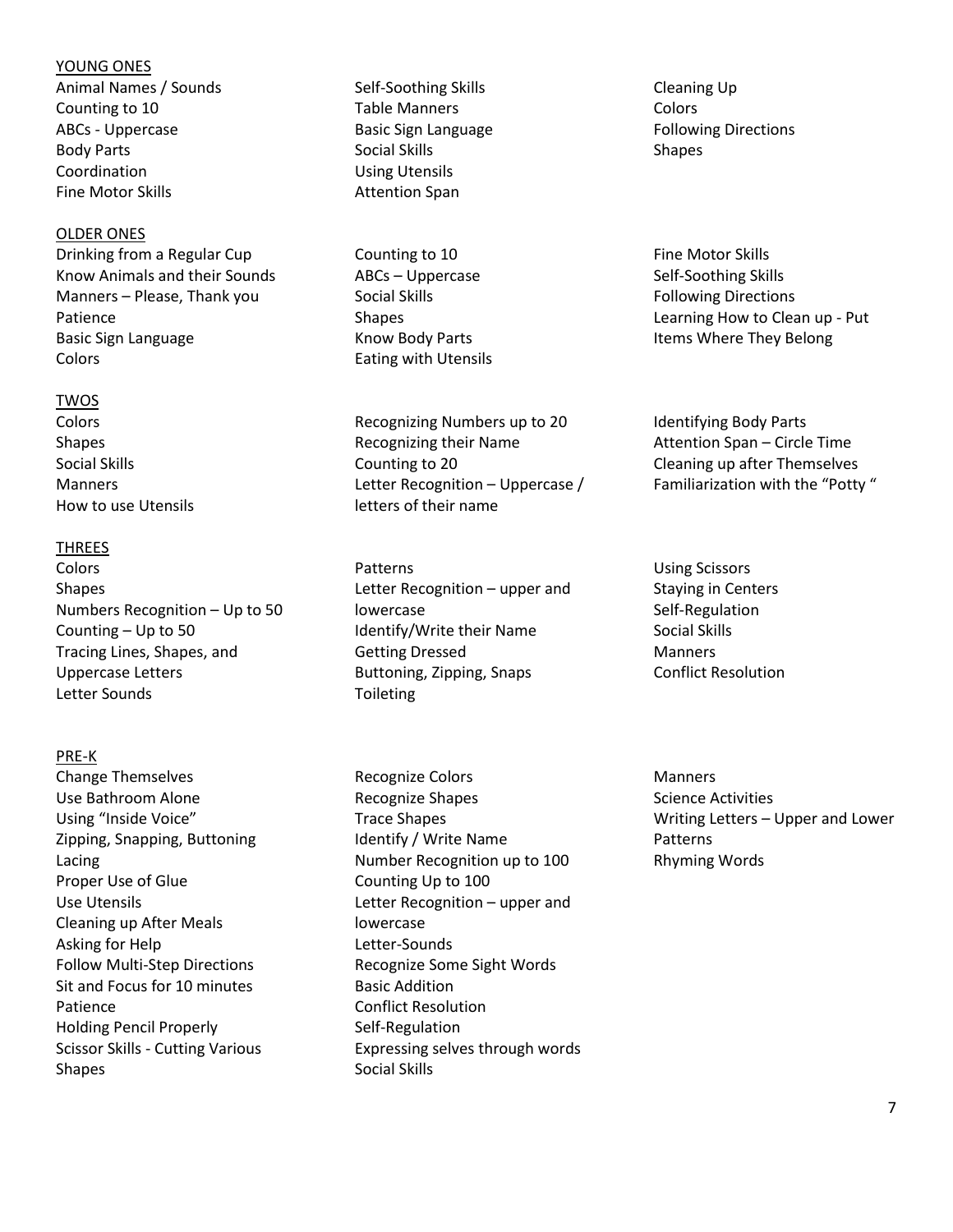SCHOOL AGE Engaging in Conversation Long Division Multiplication Critical Thinking Conflict Resolution Team Work Self-Help Skills Self-Regulation Social Skills Homework Helping Others Manners Respect Kindness

Children are formally assessed three times a year, with assessment reports going home to families three times a year, and signed copies remaining in the children's files. They are assessed on various developmental and learning areas utilizing a Delaware State-approved Assessment Tool (Teaching Strategies Gold). Teachers continually input their observations into the assessment tool throughout the year in order to ensure enough documentation is obtained in order to create the formal assessments three times per year.

Additionally, an Ages and Stages questionnaire goes home to parents annually, where any developmental delays or "red flags" may present themselves. During any time in which the center feels there may be a developmental delay or other concern with a child, the center will reach out to the families and request a meeting to discuss the concerns. Referrals to various agencies, resources, as well as suggestions to the families will be given during this time in order to assist the child in overcoming any delays or challenges that have presented themselves.

Parent/Teacher Conferences are also available twice a year for families that would like to have formal sit down meetings with their child's teacher. Conference sign- up sheets go up two times a year, in May and November. Families that want parent teacher conferences will be scheduled according to their scheduling needs. Conference meeting notes will be signed by the parent at the meeting. Families that waive a conference must sign a conference waiver form. Meetings at other times during the year occur on an as needed basis as well. If any improvement or learning plans need to be put into place they will be done at the meetings with the parents' cooperation.

# <span id="page-7-0"></span>**HOURS OF OPERATION AND TYPICAL DAILY SCHEDULE…**

Beginnings and Beyond opens at 6:30 AM and closes at 6:00 PM Monday through Friday. We strive to be convenient for families and understand the need for early and late care due to working parents and guardians. We do not want to place a burden on you and therefore hope that our hours will assist you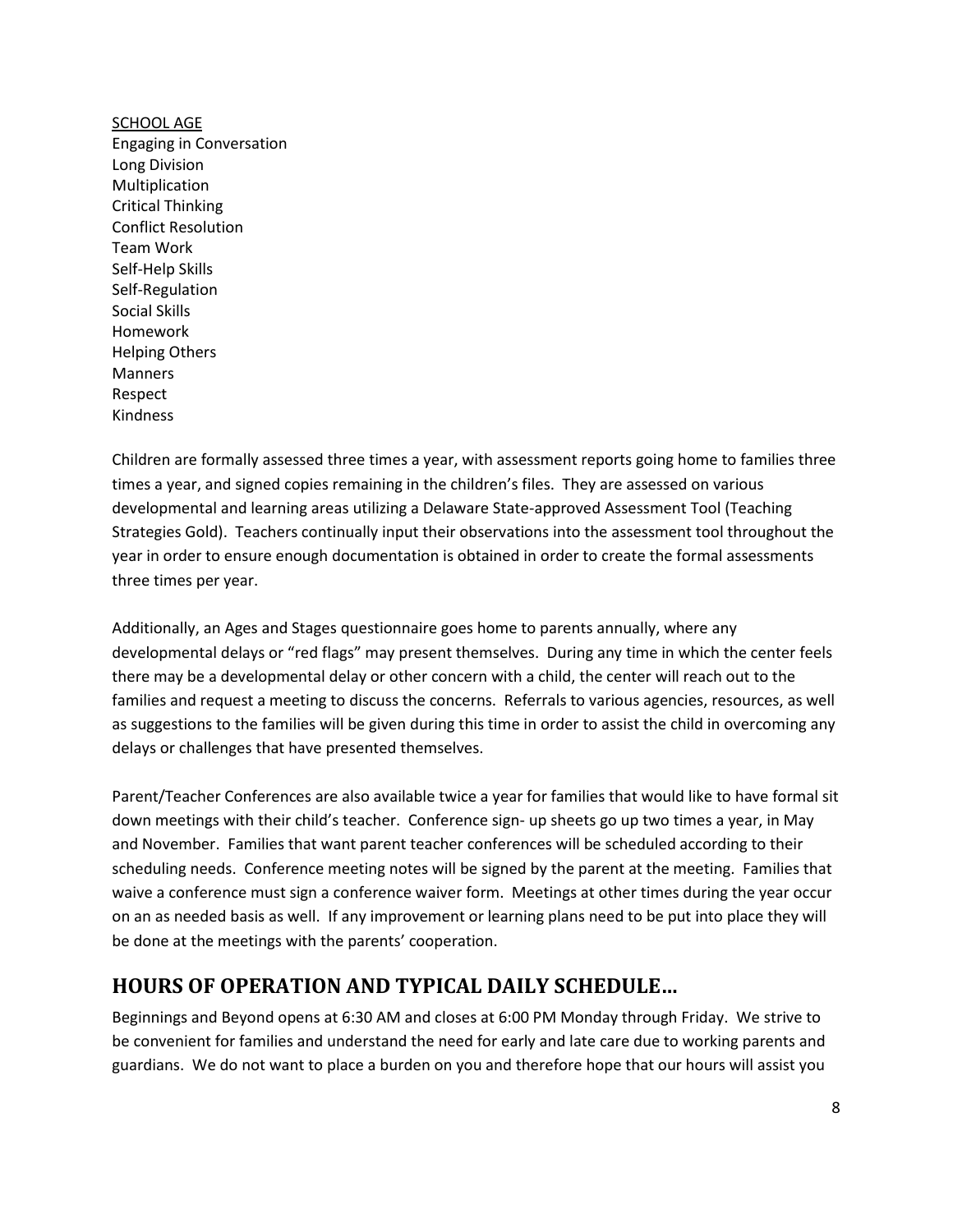in keeping your work schedule as it needs to be. We are open year-round, with limited closings. All closings are pre-determined, aside from emergency or inclement weather closings, so that you can plan accordingly.

A typical daily schedule for the center would be 6:30 am open, free choice play from 6:30 to 8:00 am, 8:00 to 8:30 am breakfast, 8:30 am clean up, 9:00 am to 11:00 am daily activities, learning activities, circle time, and free choice center play as determined by individual classrooms, 11:00 am lunch, 12 pm to 2:00 pm nap time, 2:15 pm snack time, 2:30 to 6:00 pm daily activities, learning activities, and free choice center play as determined by individual classrooms. Outside play time twice a day weather permitting. 6:00 pm center closes.

# <span id="page-8-0"></span>**ENROLLMENT…**

Beginnings and Beyond is open to children ranging from six weeks through Pre-K. We also have a before and/or after school program for children up to age 12 at the Buckson Drive location and Ludlow Lane location. Enrollment shall be granted without regard to a child's race, color, creed, religion, national origin, gender, or disability; and without regard to the family's race, color, creed, religion, national origin, gender, disability, age, or pregnancy.

In order to enroll your children into our center, an enrollment form must be completed. We require a non-refundable registration fee, along with a non-refundable deposit, which is equal to one week's tuition, to be submitted in order to hold you children's spot at the center. This deposit will be applied to the child's first week of enrollment.

# <span id="page-8-1"></span>**TUITION PAYMENT AND FEE PROCEDURE…**

A non-refundable registration fee and a non-refundable deposit equal to one week's tuition payment is required in order to secure available space for your children's enrollment. The deposit will then be utilized for the first week's payment of your children's tuition.

Payment is due weekly, every Monday for the upcoming week. You may also pay for additional weeks in advance if you prefer. Payment may be hand delivered directly to the Owner, Administrator, or Curriculum Coordinator, placed into the locked payment box outside the office, paid online through our website, or paid through the Brightwheel app. We also accept cash, checks, money orders, credit cards, and debit cards for payment, and we allow you to call and make a credit card payment over the phone if need be as well. We hope that by having various payment methods, this will make tuition payments more convenient.

Tuition payments are due every Monday for that current, regardless of children's absences from their regularly scheduled days.

If your children are enrolled for less than five days a week, and if an additional day is added to your children's regular weekly schedule, your tuition payment would increase for that week to include the additional day(s) added.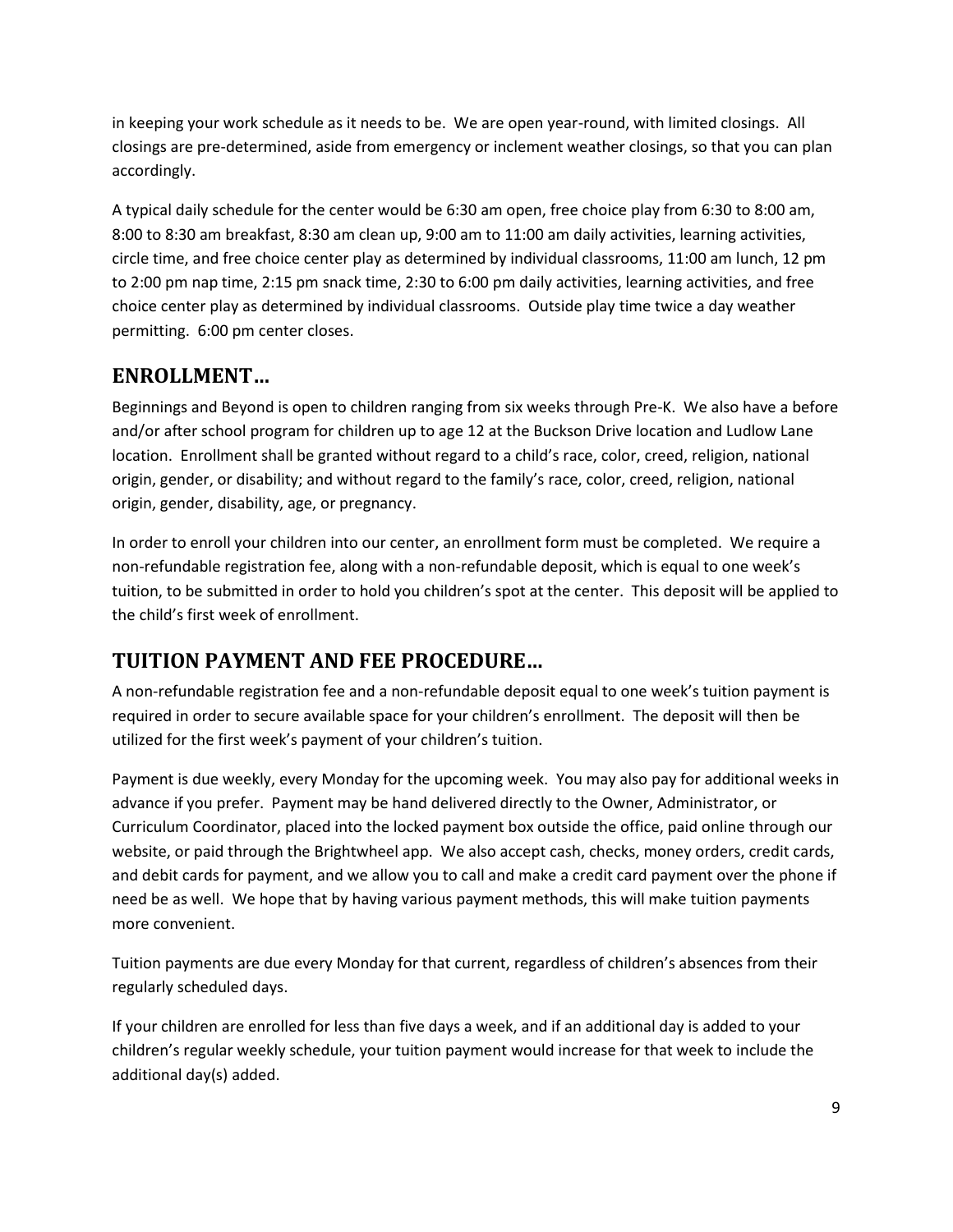If payment is not received by Friday of the current week, your child will not be able to return the following week until payment is received in full. It is very important to get payments in on time as it keeps the center running as smoothly as possible.

In addition to this, There is an annual "replenishment" fee that parents/guardians are required to submit once a year.

We have a late pick up fee at our centers that are applied to each child if picked up late. Although we understand that issues arise from time to time, it is the family's responsibility to ensure that they, or someone else who is authorized, is available to pick up their children on time. to assist the center in obtaining new developmental toys, and any other necessary equipment for the care of the children at the center.

#### <span id="page-9-0"></span>**TUITION PAYMENT AND FEE SCHEDULE…**

#### **Weekly Tuition Rates:**

#### **Infant Rooms:**

\$205 weekly for 5 days; \$195 weekly for 4 days; \$185 weekly for 3 days; \$175 weekly for 2 days

#### **One Year Old Rooms, Two Year Old Room and Preschool Three's Room:**

\$195 weekly for 5 days; \$185 weekly for 4 days; \$175 weekly for 3 days; \$165 weekly for 2 days

#### **Pre-K Room:**

\$185 weekly for 5 days; \$175 weekly for 4 days; \$165 weekly for 3 days; \$155 weekly for 2 days

#### **School Age:**

\$105 for before and after care; \$65 for before care only; \$65 for after care only

Full days: \$175 weekly for 5 days; \$165 weekly for 4 days; \$155 weekly for 3 days; \$145 weekly for 2 days

#### **Deposit and Fees:**

#### **Registration Fee:**

A non-refundable registration fee of \$25 will be due for each child enrolled at the center. This is due prior to the child starting.

#### **Deposit:**

Equal to one week's tuition payment. This deposit is then used to pay for your first week of tuition. Please note these are non-refundable deposits and if you choose to not enroll, you lose the deposit.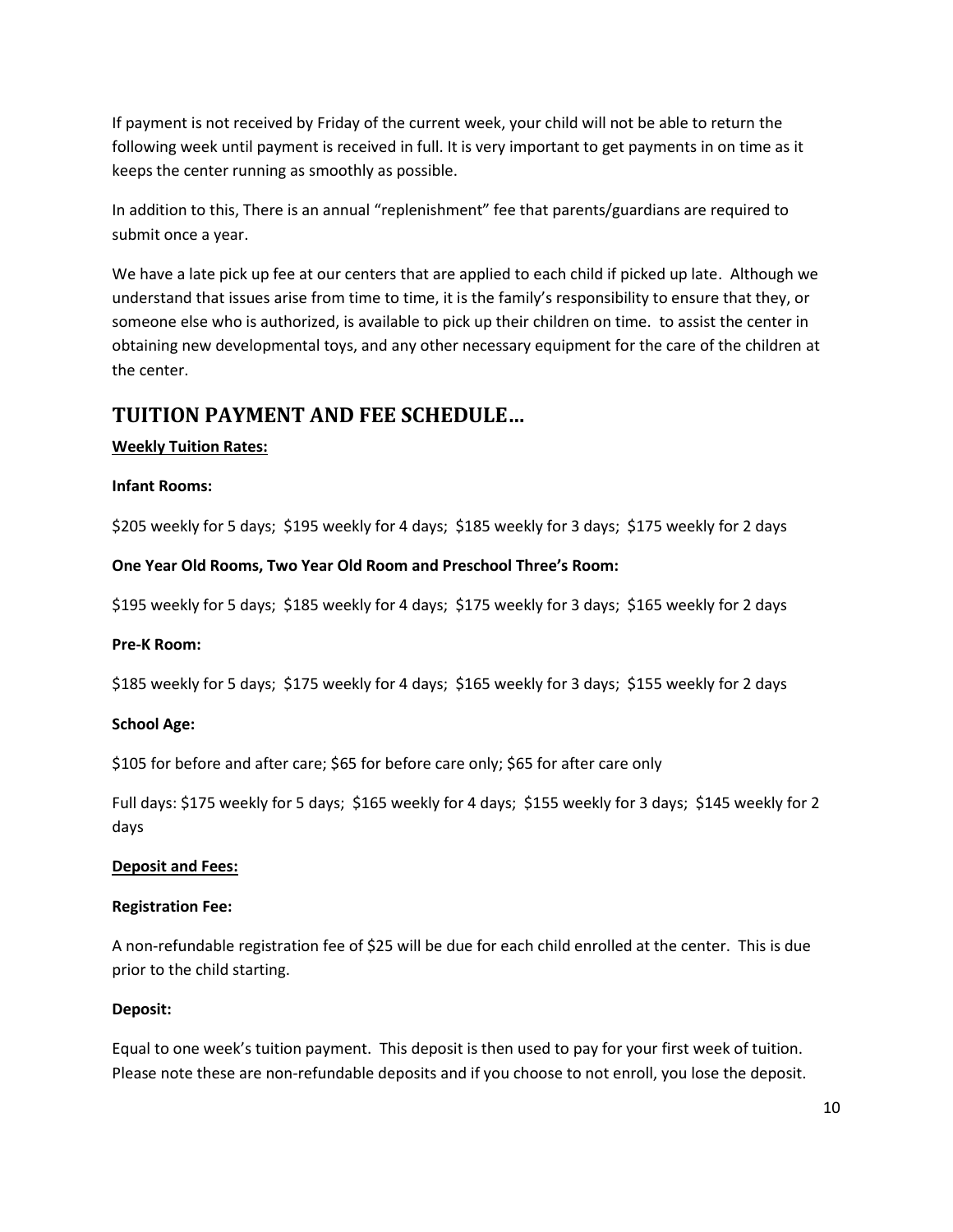#### **Late payment fee:**

We do not charge late payment fees, however if payment is not received by Monday of the current week, your child will not be able to return the following week until payment is received in full.

#### **Return check fee:**

\$35 non-refundable

#### **Late pick up fee:**

\$1 for every minute late past 6:00 PM will be assessed. The fee starts calculating at 6:01 pm and ends at the time the family leaves the center. Those total minutes will be calculated and charged at \$1 per minute as the late pick up fee. Excessive late pick up's (exceeding 3) are grounds for termination of services.

#### **Annual Replenishment Fee:**

\$50 once a year per child enrolled due the first week in April for pre-k classes and under. \$25 once a year due the first week in April for school-age children.

### <span id="page-10-0"></span>**MULTIPLE CHILD DISCOUNT…**

At Beginnings and Beyond we offer a discount if families enroll more than one child into the center. We understand the burden of having to make payments for more than one child and hope to alleviate some of this burden by offering a multiple child discount. Families must pay the highest tuition rate and each additional child's tuition will be discounted 10% per child.

# <span id="page-10-1"></span>**MILITARY AND VETERAN DISCOUNT…**

At Beginnings and Beyond we offer a 10% discount per child for our military families and veterans. Proof of military or veteran status is required.

# <span id="page-10-2"></span>**SUPPLIES NEEDED…**

The following list should help you when determining what items you will need to bring into the center for your children. Please remember to label everything with your children's first and last name.

#### **Infants:**

Bottles and formula (separate or prepared already) Baby food Diapers and wipes Two crib sheets Extra changes of clothes Soft bibs and plastic feeding bib Blankets Pacifier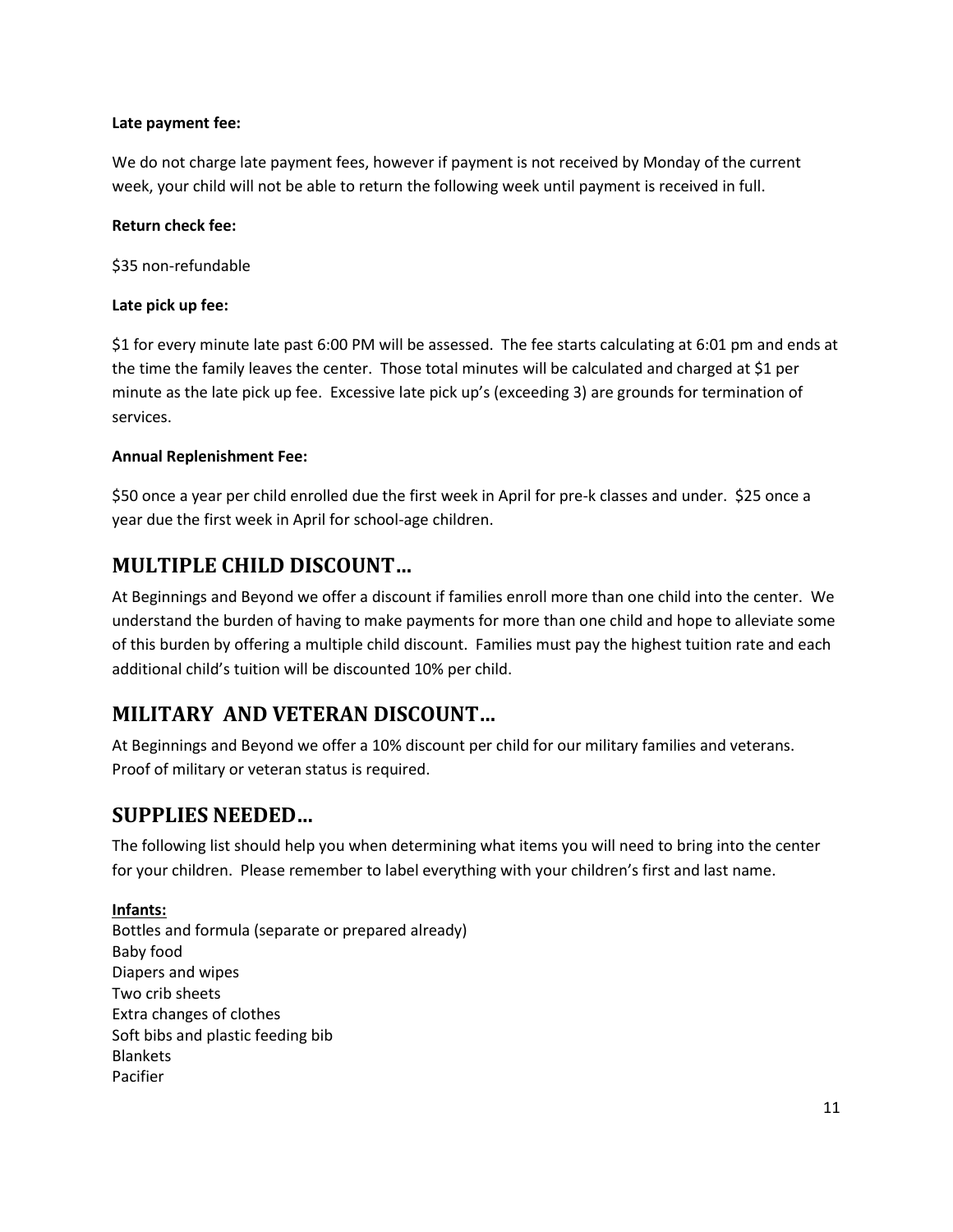#### **Age 1:**

Plastic feeding bib Diapers and wipes Two crib sheets for nap mats Blanket and/or snuggie toy for nap Extra changes of clothes Pacifier Small Plastic Tote for extra clothes, etc.

#### **Age 2:**

Diapers and wipes Two crib sheets for nap mats Blanket and/or snuggie toy for nap Extra changes of clothes Pacifier Small Plastic Tote for extra clothes, etc.

#### **Ages 3, 4, and 5:**

Two crib sheets for nap mats Blanket and/or snuggie toy for nap Extra changes of clothes Small plastic tote for extra clothes, etc.

### <span id="page-11-0"></span>**ARRIVAL AND DEPARTURE PROCEDURE…**

Upon enrollment, we ask that families designate names and contact numbers for individuals other than themselves who are authorized to pick up their children. Families have access to update this on the brightwheel app as needed. If we do not have an individual's name listed as authorized, we will not release the children to them. We do encourage families to include all individuals whom you may ask to pick up your children. Please note that biological parents are permitted to pick up their child, unless there is a court document dictating otherwise.

For any authorized individual who is not the parent/guardian picking up a child, we verify with a photo id to ensure the individual is in fact who they state they are. In an unplanned situation where the parent needs to have someone pick up their child, and they are not on the authorized pick up list, they need to call and speak to someone in the office to inform us who will be picking up and their full name. A parent may also temporarily add someone to pick up their child, when planned in advance, without placing them on the permanent authorized pick up list. They may do so leaving a signed note in the office with the child's name and the authorized pick up's name and the date they are authorized to pick up. The center will keep a copy of the photo id for any unknown approved person picking up a child.

In the case of an emergency, Beginnings and Beyond will contact the parents/guardians first. If they cannot be reached, the remaining individuals listed as emergency contacts will be contacted until someone can be reached.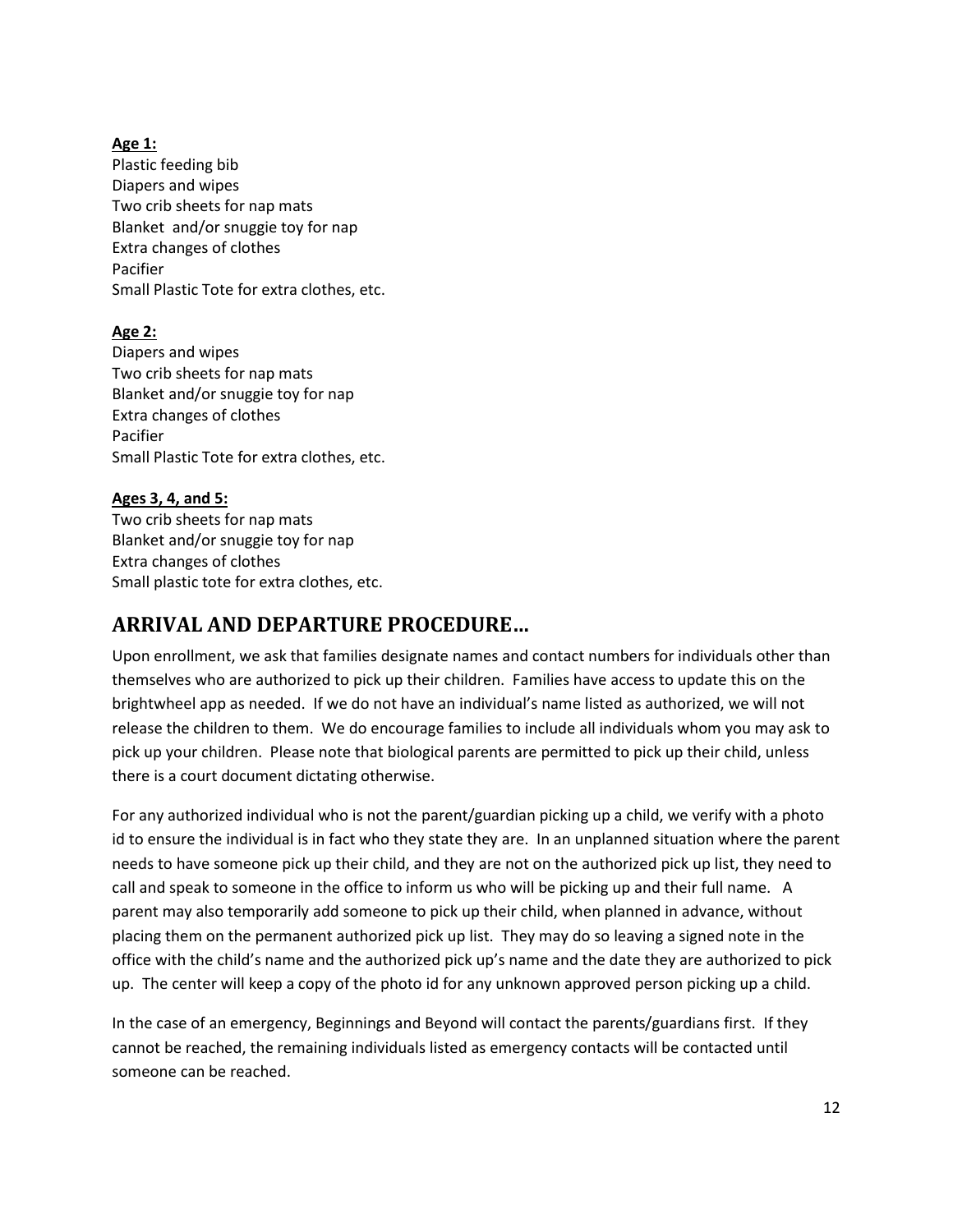When a non-custodial parent attempts to pick up a child without the consent of the custodial parent/guardian, the non-custodial parent will be instructed that they are not permitted to take the child out of the center. The custodial parent/guardian will be contacted. If it reaches a situation where further intervention is necessary, the center will contact the Police Department.

Beginnings and Beyond will not release any children to a person whose behavior or health appears to endanger the health or safety of the children, including anyone under the influence of alcohol or other drugs. In the event that this should occur, we will contact the other parent/guardian or authorized person, the local police and Child Protective Services.

All children must be dropped off by 10:00 AM each day. This allows Beginnings and Beyond to maintain the appropriate number of employees to ensure the proper teacher/child ratios are met when the children arrive at the center. It also allows for our Cook to prepare the appropriate amount of food for our lunch time which is served by 11:00 am. Furthermore, it is beneficial for your child to arrive no later than 10:00 AM to ensure that they are getting the fullest benefit of our programs, and allowing them the ability to interact, socialize, learn, and participate in projects rather than arriving solely in time for lunch, nap, snack, and end of day activities. Exceptions can be made for families who know that their children will be arriving after 10:00 AM for reasons such as a pediatrician appointment, etc. The family must call the center before 10:00 AM to inform the Owner/Administrator that the child will be in late.

Beginnings and Beyond discourages families from sneaking out of the classrooms after dropping off their children. Although we understand the reasons for these actions, we believe it is best for families to tell your children that you will be leaving, to hug and kiss your children, and to say goodbye. This will prepare the children for your departure. Some children exhibit separation anxiety when it is time for their families to leave. Although this is very upsetting for families to observe, it is normal for it to occur, and the children calm within minutes after the departure. The teacher in the classroom will comfort your children during this time. Teachers are always open to suggestions and will readily communicate with families regarding any concerns.

### <span id="page-12-0"></span>**SIGN IN AND OUT PROCEDURE…**

Families must sign their children in and out of the center. There is a sign in and out tablet upon entry to the center, where you can sign your child in and out via Brightwheel. If you do not sign your child in and out utilizing Brightwheel, the teacher will do so.

# <span id="page-12-1"></span>**REPORTING ABSENCES…**

If your children will be absent from the center, please notify the office by 10:00 AM. By knowing in advance, it allows Beginnings and Beyond to staff appropriately to maintain the required teacher/child ratios. If the reason for the absence is related to an illness, please also notify regarding the nature of the illness, particularly if it is contagious. It is helpful for the center staff to be aware of any illnesses that may be spreading.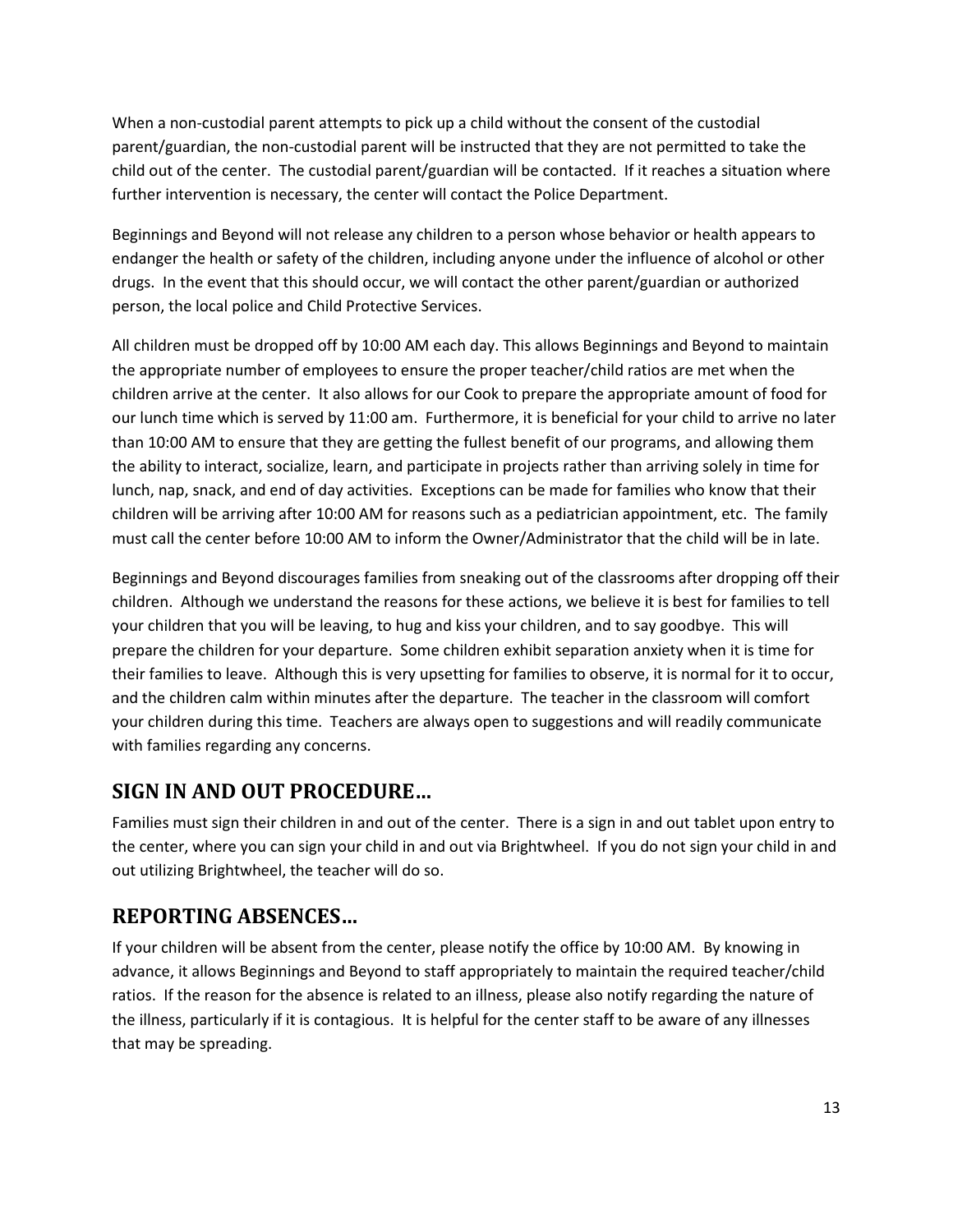# <span id="page-13-0"></span>**SCHEDULE CHANGES…**

If you require your children to attend the center on a day in which they are not ordinarily scheduled (switching days), this can be arranged assuming we have the space available. We do ask that 24-hour notice be given during such instances and we strive to meet your needs as best we can. We are flexible assuming that we have the space and staff available on the day requested in order to meet teacher/child ratios. If an additional day is needed for a short time, and it is not a permanent schedule request, we again will do all that we can to make this occur. This may entail a change in payment due for that week.

If a family would like to change their children's permanent schedule at the center, they may do so upon request with someone in the office. Schedule changes may have a change in payment due, depending on what the schedule change entails.

# <span id="page-13-1"></span>**DROP-IN CARE…**

Beginnings and Beyond also understands that at times there is a need to have a safe, nurturing environment for children that are not enrolled in the center. They may need care for a short span of time, for instance while you attend an important appointment. We would like to be as flexible as possible at times like this. Because of this, we offer a drop-in-care service where you can bring your children to the center for an hour or more, depending on your needs. The cost is \$10.00 per hour OR the weekly rate for the age of the child divided by 5 days. You will be charged whichever amount is less. Please note the sibling and military discounts will also apply if applicable. If your children are at the center for drop-in care during our normal breakfast, lunch or snack times, they will also be served what is on the menu for that day, without additional cost.

# <span id="page-13-2"></span>**BEFORE AND/OR AFTER SCHOOL PROGRAM…**

Beginnings and Beyond has a before and/or after school program for families that need to be at work earlier than their children's school schedule begins, and/or who need to work later than their children's school schedule ends. It is the family's responsibility to contact the school in order to inform them that Beginnings and Beyond will be picking up your child after school. It is the family's responsibility to drop their children off at the center in the morning and to pick them up in the evening. This program is for school age children, kindergarten up to age 12.

# <span id="page-13-3"></span>**VACATION CREDIT…**

Beginnings and Beyond understands the importance of vacation for families. Vacations are wonderful experiences for children and they grow into wonderful memories as time goes by. Because of this, after your children's continuous enrollment at the center for one year, we will offer one week's free tuition each year for each child enrolled at the center. This vacation credit must be used for vacation purposes, and therefore your children can not be present at the center during this free week. These vacation weeks cannot roll over.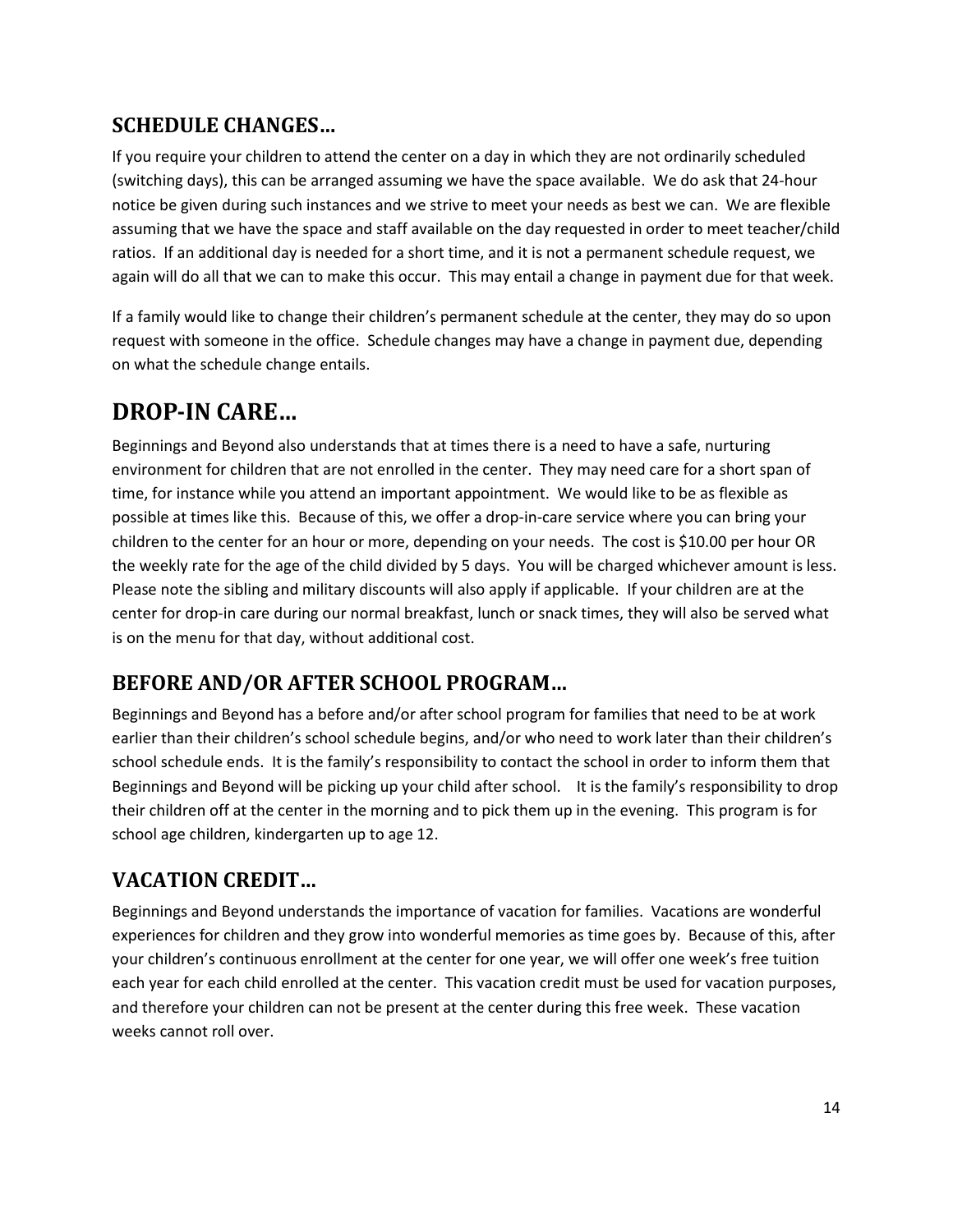# <span id="page-14-0"></span>**REFERRAL CREDIT…**

Beginnings and Beyond offers a \$50 credit to your account for children enrolled in the center due to your referral. This credit is per child referred. In this way we hope to express our thanks for your recommending us as a child care and early learning center.

### <span id="page-14-1"></span>**FIELD TRIPS…**

Any field trips that Beginnings and Beyond offers shall have transportation provided by a licensed and insured bus service. All families will be notified regarding any upcoming field trips in advance and will be required to sign an authorization form to allow their children to participate in the field trip. The permission slip must be filled out correctly and all field trip costs must be paid in advance in order for your children to participate. Families are always welcome to attend any field trips. Please note that if families do attend field trips, they may only transport their own children in their personal vehicles if they choose not to utilize the bus.

A separate transportation policy will be given to parents/guardians at time of enrollment.

### <span id="page-14-2"></span>**HOLIDAYS…**

Beginnings and Beyond observes certain holidays and on these days the center is closed: New Year's Day, Martin Luther King Day, Good Friday, Memorial Day, Independence Day, Labor Day, Veterans Day, Thanksgiving Day, the day after Thanksgiving, The day before Christmas Eve, Christmas Eve, Christmas Day, the day after Christmas, and New Year's Eve. We also close for two in-service days a year, one near the month of March and near the month September. If the holiday occurs on a Sunday, the center may be closed on Monday. If the holiday occurs on a Saturday, the center may be closed the Friday before. The center reserves the right to add any closure days to the schedule as they deem appropriate. Tuition is not reduced on holiday weeks and full tuition is due.

# <span id="page-14-3"></span>**BIRTHDAY CELEBRATIONS…**

Birthdays are important days for all children. At Beginnings and Beyond we have the desire to make each child's birthday a special day. A small celebration will occur for each child on their birthday in order to honor their special day. This celebration will be specifically for that child and their specific classroom, to include cupcakes for all the children in that classroom. As part of the enrollment paperwork, families will be required to fill out an authorization form, allowing your children to eat the cupcakes during these celebrations. The celebration will be short, to be incorporated during the children's afternoon snack time. It is a small way for us at Beginnings and Beyond to say thank you to you and your children for being a part of our center.

If parents would like to give out birthday party invitations to the other children at the center for a party you will be throwing for your children, we do allow that to occur.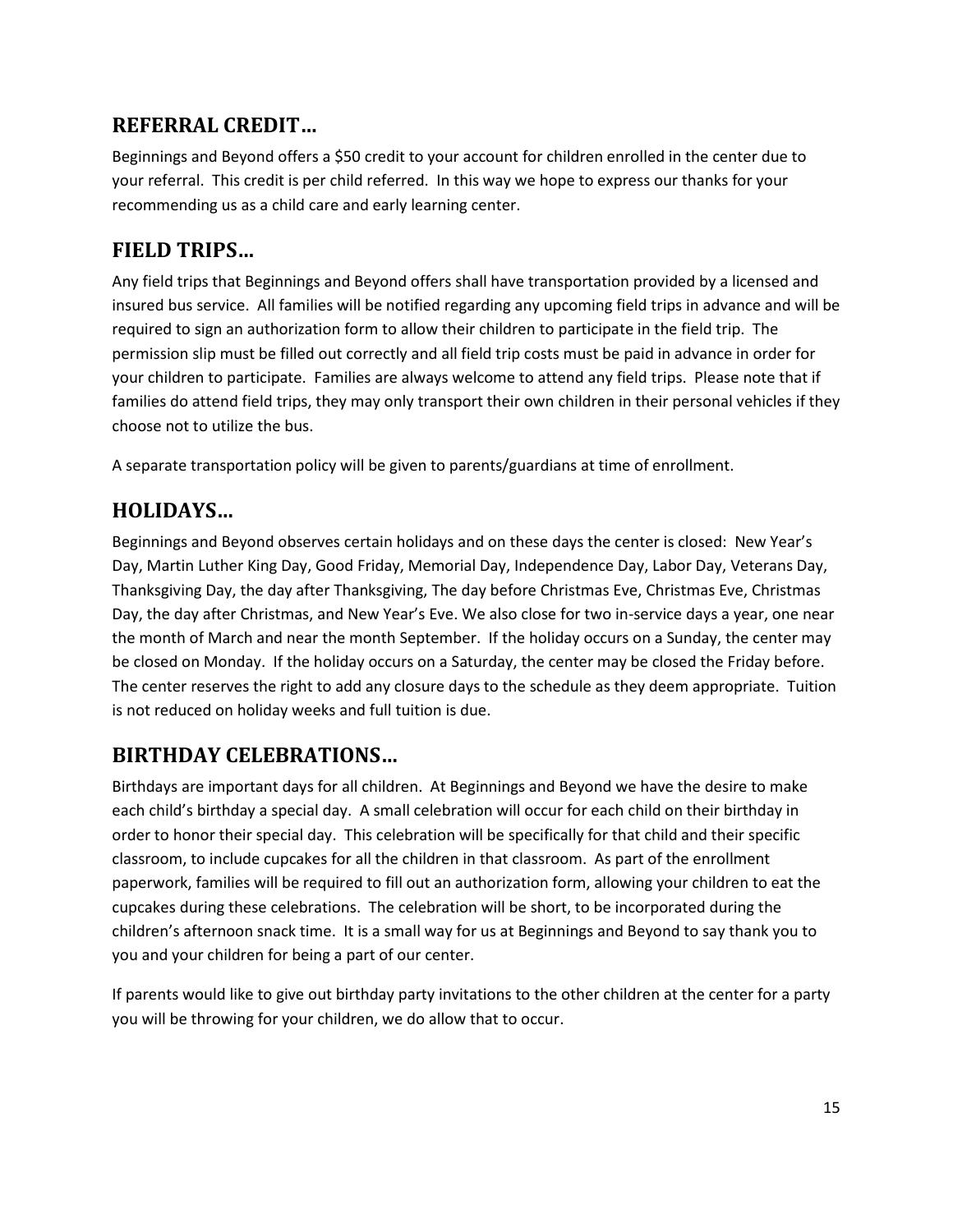# <span id="page-15-0"></span>**PERSONAL BELONGINGS…**

Each child has a special cubby area for their personal belongings, such as coats, hats, blankets, sheets, etc. Please label all items with your children's name on them in order to avoid having them taken accidentally to the wrong home at the end of the day. We will make every effort to ensure that your children's items are placed in their cubbies by the end of each day, however in the event that something is missing we are unable take responsibility for any lost or stolen belongings. We do ask that if any families happen to inadvertently take home something that does not belong to your children, to please return it the next day to the classroom.

We ask that if you have your children bring a special toy or item into the center, that you understand we are unable take responsibility for lost or stolen personal belongings, including these special toys.

There is a lost and found bin and if you are missing anything you may check the bin. Items that remain unclaimed after a reasonable amount of time may be donated to charity or to the center.

# <span id="page-15-1"></span>**MEALS AND NUTRITION…**

At Beginnings and Beyond we serve breakfast at 8 am, lunch at 11:00 am, and one snack at 2:00 pm. These meals are included in the tuition payment fees. Meals and snacks provided adhere to USDA/Child and Adult Care Food Program (CACFP) meal pattern requirements. If families prefer to bring in their own breakfast, lunch, and/or snack for their children, we will keep that stored in the refrigerator until meal time. Nutritional requirements will be provided to families if you choose to bring in your children's food. If the food brought from home fails to meet the nutritional guidelines, that child's meal(s) will be supplemented with food provided from the center. The food, snacks, and drinks served at our center are all high quality, natural products, without unnecessary additives/ingredients. We feel that this is an important element to nutrition and offer this to your children for this reason.

Nutrition is an extremely important part of a child's physical, mental, and emotional development. At Beginnings and Beyond, we feel that healthy eating habits begin at birth. We strive to maintain a healthy mealtime policy for the children of our center. All foods are clean and safe, and we follow all CACFP guidelines to ensure food does not get spoiled.

At breakfast and lunch time, the entire meal will be served at one time in order for the children to choose what they would like to eat first. All children are given their own individual meal/snack on their own plate/bowl and it is not shared. Children will all be given the same menu items at meal and snack times, unless of course families prefer to bring in their own food items for their children. Children may have second helpings of food and drink if they are still hungry. Good table habits are discussed and modeled at meal and snack times.

Plastic BPA free plates, cups, and utensils will be used for serving any food and drink. By using this type of dishware, we feel that it gives the children the feeling of a home environment and helps them to learn to use proper dishware/utensils as well. Also, since BPA is a well known harmful agent, we choose to serve your children with non-BPA products.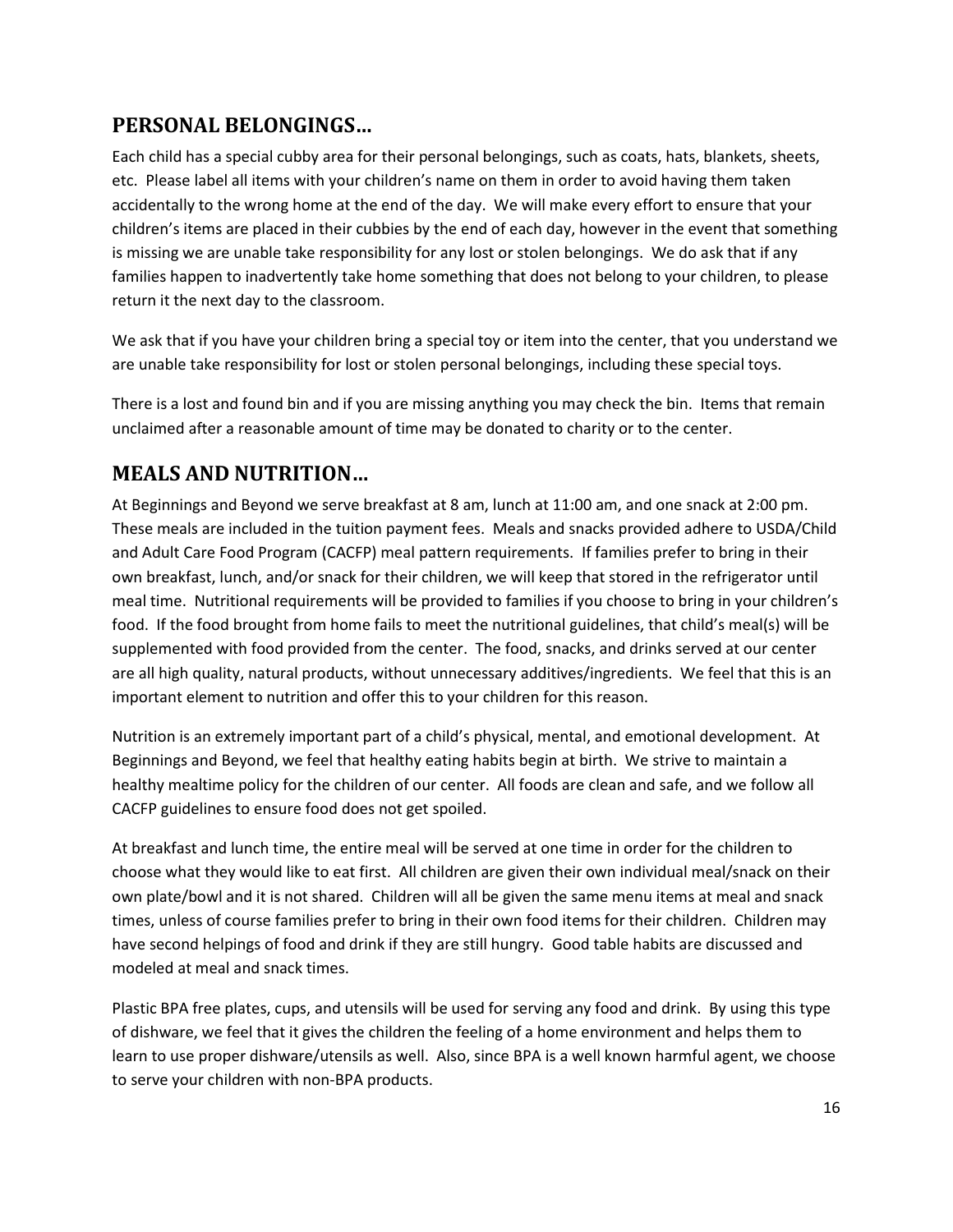All meals are prepared in compliance with the federal and state guidelines to ensure nutritional value. Menus are posted on our website this way they are available for you to review at any time. If there are meals that your children are allergic to or that you do not want your child to eat for any reason (religious or other dietary restrictions), you are required to bring in nutritionally sound meals for that day, which fulfill the food requirements. Please note that if your children do have a known allergy, we ask that you notify the Owner/Administrator and classroom Teacher and fill this information out on the enrollment paperwork.

Families of infants at the center can utilize the center provided formula, cereal, and other foods for them or may provide prepared formula, cereal, and other foods/drink for them. Once children are able, and families approve, they will be fed from the regular menu. Food menu items cut small for infants on solids and/or one year old children still transitioning.

Please note that children are encouraged, but not forced to eat. All of the required food components, as per The CACFP (Federal Food Program) and the Office of Child Care Licensing, will be placed on each child's plate so that the food is offered to them, as they are encouraged to eat the components.

Menus are prepared in advance, dated and posted on the parent board as well as the Center's website [www.beginnings-beyond.com](http://www.beginnings-beyond.com/) .

#### **SPECIAL DIETARY REQUIREMENTS:**

1. Should the family request any modification of the basic meal plan due to religious beliefs or family food preference, the family must provide the Center with those food/snacks/drinks.

#### **NUTRITIONAL INFORMATION AND GUIDELINES:**

1. All meals provided are age-appropriate and adhere to current USDA/Child and Adult Care Food Program (CACFP) meal pattern requirements and are based on the basic food groups: milk, proteins, fruits & vegetables, and grains.

2. Breakfast will have at least one item each from the milk, fruits & vegetables, and grain food groups.

3. Lunch will have one item from each of the milk, protein and grain food groups and two items from the fruit & vegetable food group.

4. Snack will have at least one item from two of the food groups, milk, protein, grain or fruit & vegetable.

5. Fruit juice when served is 100% unsweetened juice.

6. When not on formula or breast milk, children one to two years of age will be served fluid whole pasteurized cow's milk.

7. Water will be served if neither fruit juice nor milk is served with that snack.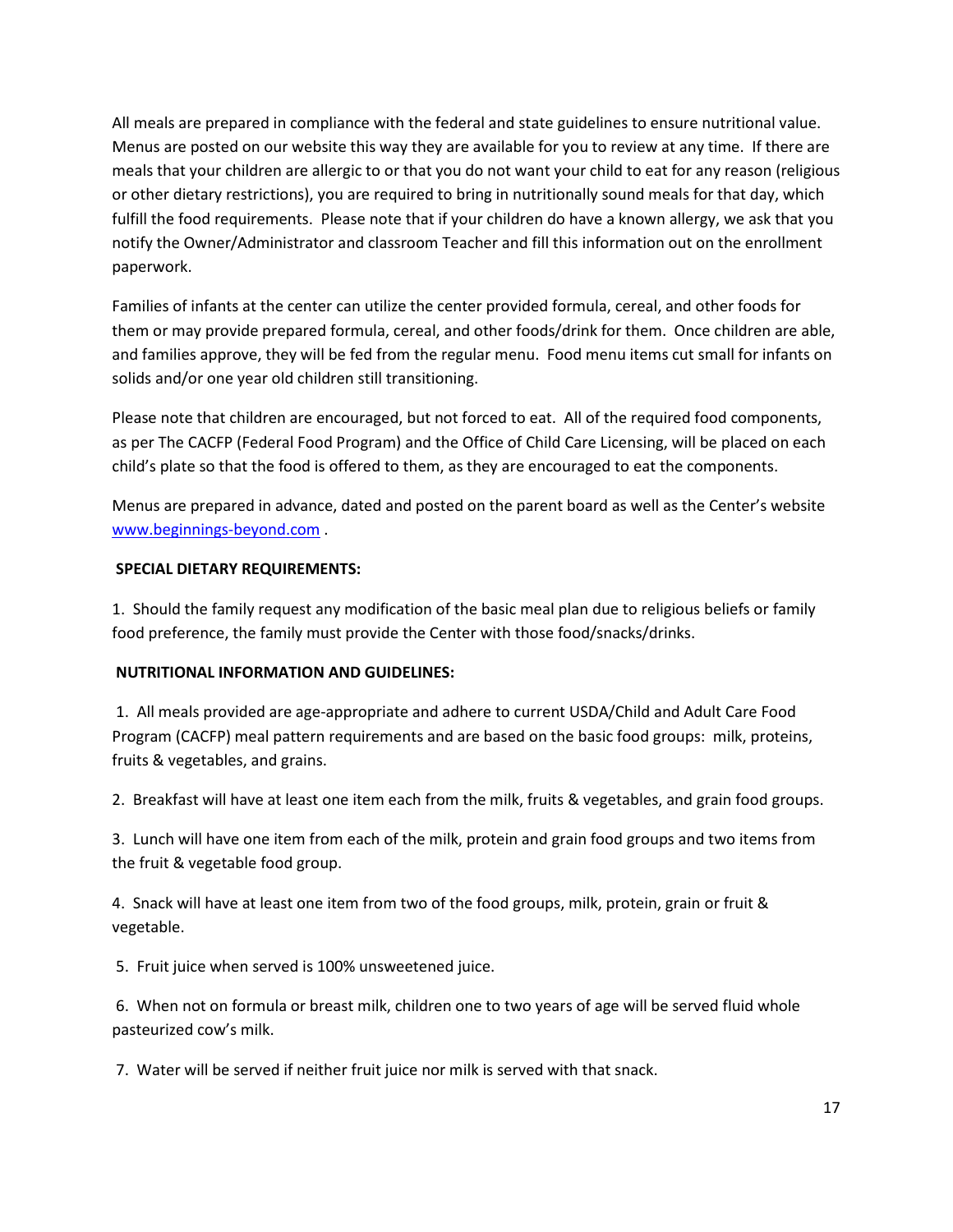#### **FOOD BROUGHT FROM HOME:**

1. Parents/guardians are encouraged to review the USA recommendations regarding nutritional requirements appropriate to the age of the child. Parents are required to pack healthy meals that meet the USDA/Child and Adult Care Food Program (CACFP) meal pattern requirements. If components are missing from any meal brought in by a family, the center will supplement that meal with that particular food component that is being served on the menu that day, barring any allergies the child may have.

2. Any food items brought in by families that do not adhere, such as sugar sweetened juices or drinks, cookies, cake, candy, non-healthy snacks items such as potato chips, cheese doodles, etc. (this list is not inclusive of all items) may be saved for the child to bring home later and will not be served. This rule will not apply to special parties we may have at the center for special events (for example, Valentine's Day, Easter, etc.) During these parties, sign-up sheets will be put up for families to bring in some of the party foods ordinarily prohibited during meal times (such as cookies, cupcakes, cheese doodles, etc). Child birthdays will also be considered a special event where cupcakes are provided by the center and served to the children in the birthday child's classroom (parent permission slip from enrollment packed would have been signed to allow children to participate in this).

3. Please note that we are also a peanut free facility due the high tendency to have peanut allergies in the centers. No food items with peanuts, peanut butter, etc. may be brought into the center. If these are brought in, they will be sent back home and a different alternative will be served to your child.

#### **INFANT FEEDING:**

1. Parents/Guardians should notify their child's teacher(s) of food requirements and feeding schedules including specific formula or breast milk for their infant on a monthly basis or as needed.

2. Feeding is on demand or during a span of time consistent with the infant's eating habits.

3. Formula or breast milk should be prepared ahead of time in bottles for your infants.

4. Bottles of formula or breast milk and infant foods are NOT to be warmed or thawed in a microwave oven.

5. The same staff person shall feed a specific infant for most of that infant's feedings.

6. A staff person shall not bottle feed more than one infant at a time.

7. An infant shall be held for bottle-feeding.

8. At no time shall an infant be placed in the crib with a bottle for feeding that has been propped.

9. Unused portions of formula or breast milk shall be discarded one hour from the beginning of feeding.

10. Baby food, when appropriate, for each infant is served from a dish unless the entire contents of the jar will be served at that feeding.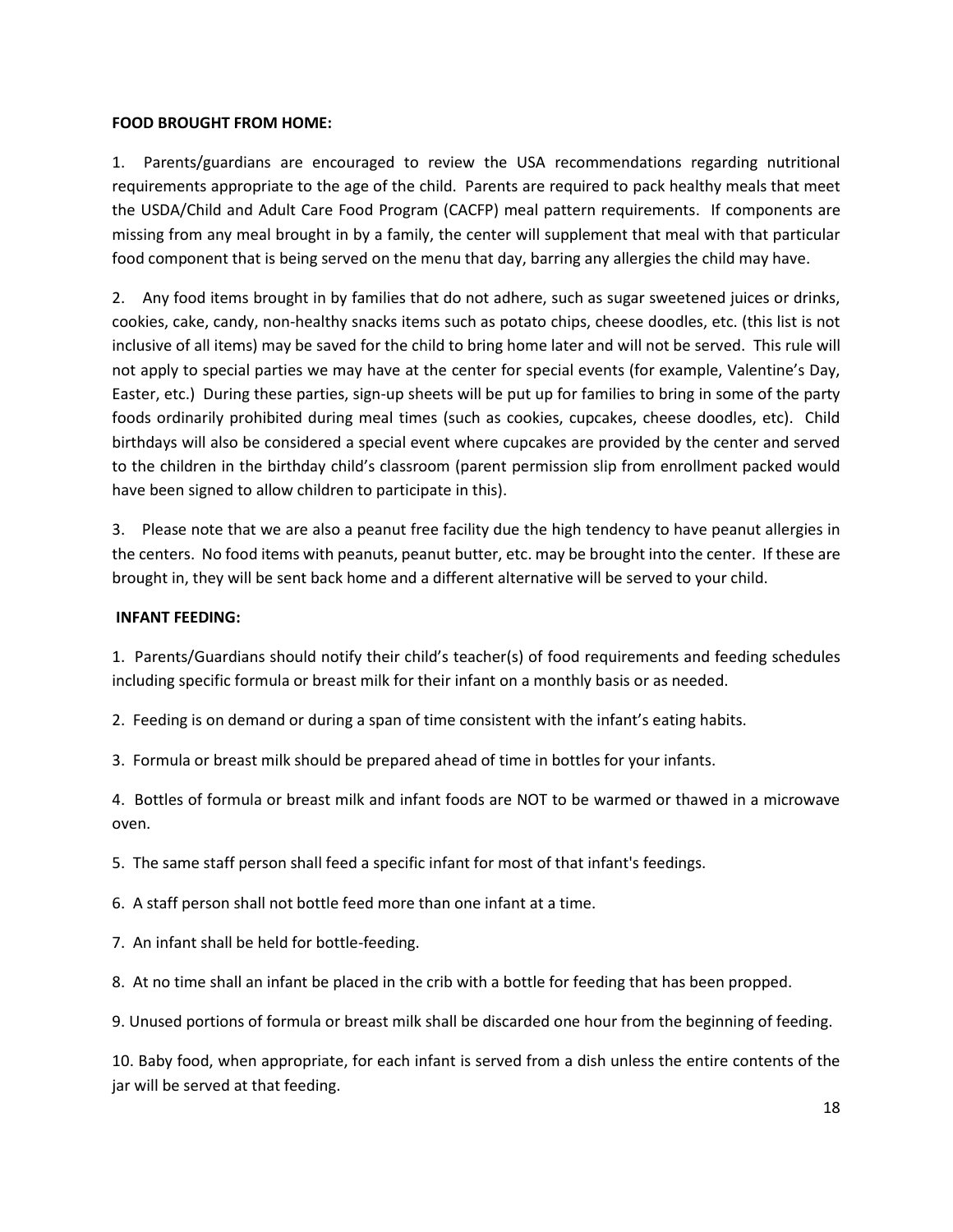11. An infant too young to use a feeding chair or other age-appropriate seating apparatus shall be held when fed.

12. Center staff shall discourage the use of a bottle and encourage the use of a cup when a child is over one year old and is developmentally capable of drinking from or holding a cup.

13. A daily record of each infant's nutritional intake shall be maintained and provided to the family through brightwheel. Any feeding problems experienced by an infant shall be discussed with the family before the infant's daily departure from the Center.

#### **Policy Specific to Breast Milk:**

1. Accommodation will be made for the mother of a breast-fed infant to feed her child at the Center.

2. Breast milk will be fed only to that mother's own infant.

3. Expressed breast milk shall be in a sterilized bottle labeled with the date, the infant's name and will be refrigerated until warmed for feeding.

4. Frozen bottled breast milk will be thawed under running cold water or in the refrigerator, then warmed under running warm tap water or by placing it in a container of water for no more than five minutes.

5. Expressed breast milk shall be discarded if it is in an unsanitary bottle or has been un-refrigerated for more than one hour.

6. Refrigerated, unused, expressed breast milk that was never frozen shall be discarded after forty-eight hours, or by three months if frozen and stored in a deep freezer at zero degrees F.

7. Unused, frozen breast milk that has been thawed in the refrigerator shall be used within twenty-four hours.

#### **FOOD SAFETY:**

1. Food brought from home will be kept refrigerated until prepared and served at the scheduled meal and snack times.

2. Bottles and nipples maintained by the Center will be washed and sanitized before use.

3. Unused portions of formula or breast milk shall be discarded one hour from the beginning of feeding.

4. Refrigerated, unused, prepared formula shall be discarded after forty-eight (48) hours.

5. Refrigerated, unused, expressed breast milk that was never frozen shall be discarded after forty-eight hours, or by three months if frozen and stored in a deep freezer at zero degrees F.

6. Expressed breast milk shall be discarded if it is in an unsanitary bottle or has been un-refrigerated for more than one hour.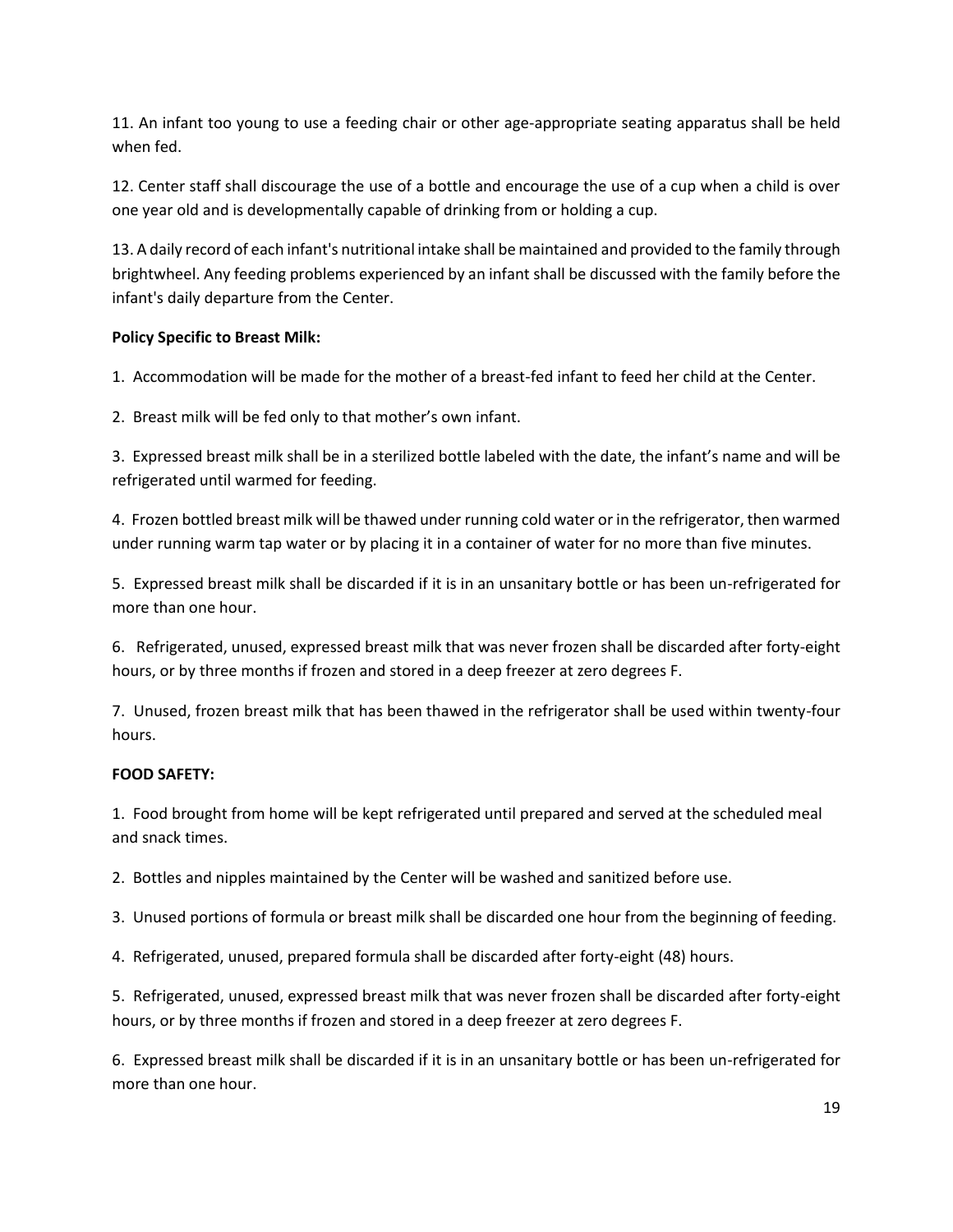#### **EMERGENCY SITUATIONS:**

An ample supply of non-perishable food and bottled water will be kept on hand for power outages or emergency situations that would require an extended stay at the Center. Food included will be that which requires no electricity to prepare.

# <span id="page-19-0"></span>**SAFETY AND SANITATION…**

The center shall maintain a clean and safe environment, free from hazards. This includes floors, walls, counter surfaces, bathrooms, playground etc. All medications and cleaning products or other toxic items will be kept up high so children cannot access them. Should families notice anything that they feel is a safety concern, they should bring the concern up to the office for discussion so that if a solution is possible it can be handled appropriately.

# <span id="page-19-1"></span>**DRESS CODE…**

Children are engaged in many activities throughout the course of a day. Some activities can be messy or require comfortable, loose-fitting clothing. We ask that you dress your children seasonably appropriate, and to bring necessary coats, hats, gloves, boots, or any other necessary items if the season requires it. We also ask that you dress your children comfortably to allow them to have free movements for play and activities. Please also label your children's clothing with their first and last names.

Shoes should have rubber soles and should have closed toes, to allow children to participate comfortably in all activities.

For children that wear jewelry to the center, please note that we are not responsible for lost or stolen items. We will do our best to find any lost pieces, however we may not always be able to retrieve anything lost.

# <span id="page-19-2"></span>**TELEVISION AND COMPUTER USAGE…**

At Beginnings and Beyond we feel that Television is something that television should be used rarely, during a special pre-planned movie time. Any programs or videos will be age appropriate.

Computer usage is utilized on a limited basis for children that have computers in their classrooms (ages three and up only). Exposure to screen time is limited to thirty minutes per day.

# <span id="page-19-3"></span>**BITING…**

Beginnings and Beyond understands that biting is a developmentally appropriate behavior for children in the infant through two year old classrooms. Families should understand that their children may be bitten or may bite another child at some point. We do understand that this is an upsetting situation to occur, therefore we do take the following steps: the child who received the bite will be comforted and the bite area will be cleaned to prevent infection. An incident will be notated on brightwheel and the family must sign an injury log at the time of pick up. Families will also be notified about the bite prior to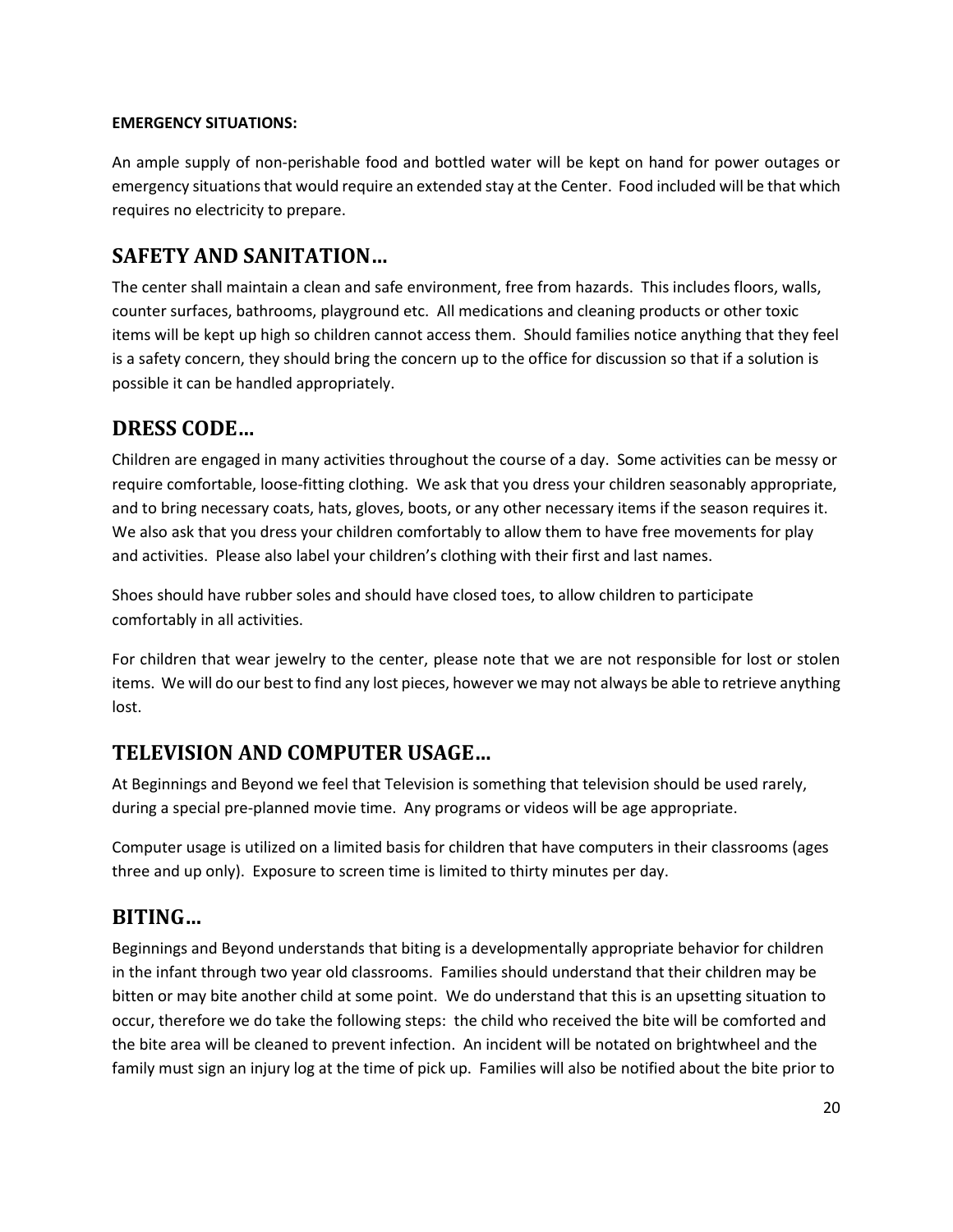pick up. The other child will be redirected to appropriate activities. The family of that child will also be notified and if multiple biting occurrences are noted for that particular child, a behavior report may be placed in that child's file and a plan of action, which includes shadowing of the child who is biting, will be put in place. Please note that the identity of the child will be kept confidential.

For children that continue to bite, it may become necessary to remove them from the center, however biting is ordinarily due to frustration from a child's inability to communicate, and the goal is to redirect this behavior into a more positive realm. The teacher will assess the classroom in order to minimize frustration for the child, as well as discuss the incident with the child's family in order to determine additional ways to redirect the behavior.

# <span id="page-20-0"></span>**SUBSIDIZED CARE…**

Beginnings and Beyond wants to assist in making our center affordable for families. We do accept Purchase of Care and Purchase of Care Plus for this reason.

# <span id="page-20-1"></span>**CUSTODY, VISITATION, AND COURT ORDERS…**

If there are any visitation orders, custody restrictions, or other court orders which your children are subject to, we ask that you please notate those on your enrollment form as well as supply the office with supporting documents. A Certified Copy of the most recent order and amendments are required. Beginnings and Beyond will adhere to the restrictions as outlined in the documents.

# <span id="page-20-2"></span>**ACCOMMODATIONS FOR ALL CHILDREN AND DIVERSITY AND INCLUSION POLICY…**

Beginnings and Beyond will comply with Americans with Disabilities Act and applicable federal, state, or local law in providing services to children with disabilities and medical conditions/medical needs.

At Beginnings and Beyond, we promote inclusive practices in order to meet the needs of the children and families of our community. All children are welcome to attend our center regardless of ability. We support the right of every child to participate in a broad range of activities. Through inclusive practices, we aim to reflect our wider community and promote positive attitudes to both the similarities and differences in each other. Discussion with parents will be held to determine the needs of the child and ways in which we can meet those needs, along with documentation from doctors if necessary to assist in this process. A written plan (IEP or IFSP or Behavioral Health Plan) will be put into place and a copy of any IEP or IFSP or Behavioral Health Plan that the parent has regarding their child should be given to the office. If necessary, monthly meetings will be held with parents to see if additional changes need to be made to the IEP. Documentation of these meetings will be made as well.

Appropriate accommodations are made for all children in the center, to include their own personal cubby space, personal nap mats, space for napping, "mailboxes" to take their work and daily paperwork home, etc. There is adequate seating and tables and chairs are adjusted to appropriate heights for their particular age group. We strive to make accommodations comfortable and home-like for all children.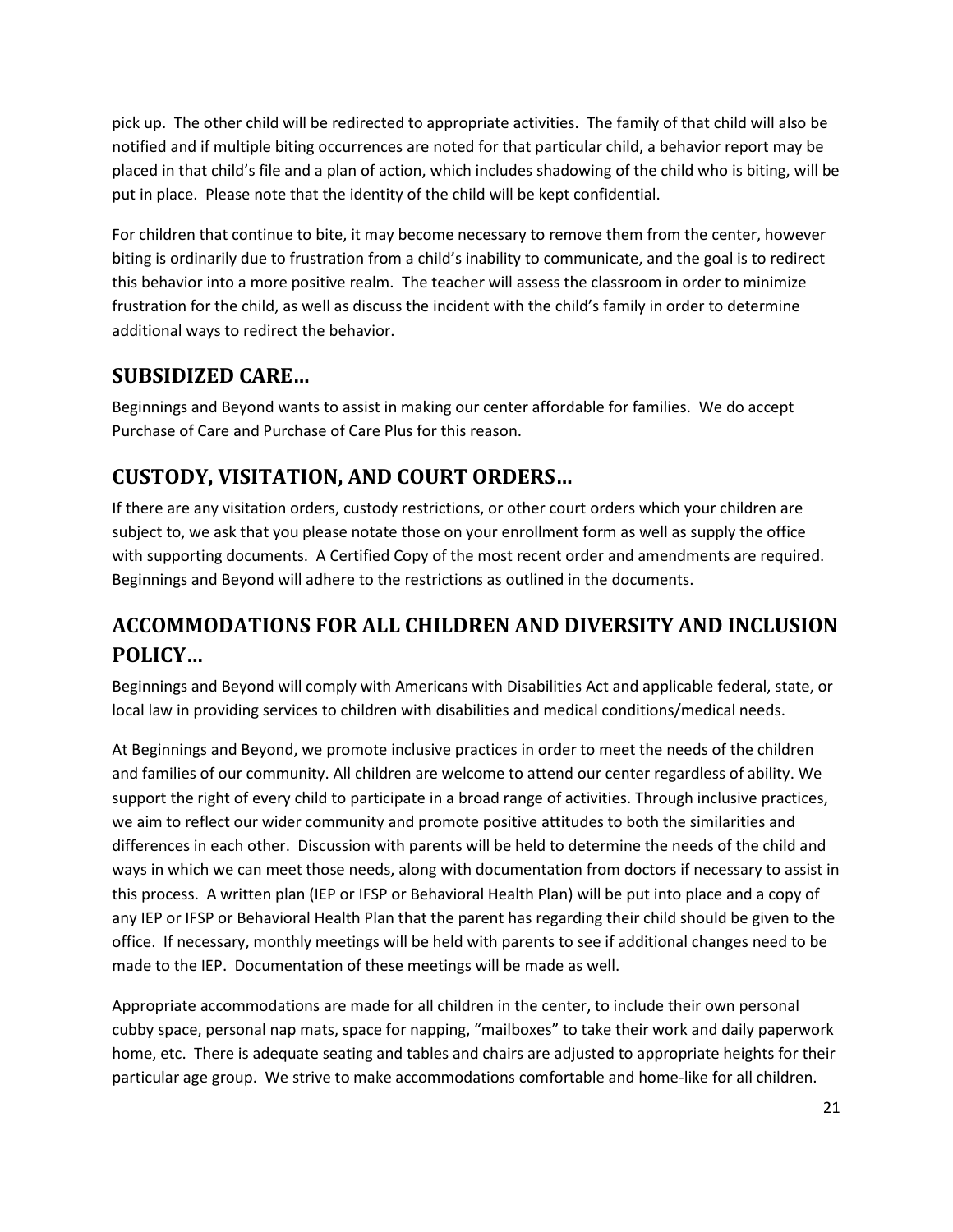At our center, we also promote a culture of diversity. We welcome all children and their families from diverse backgrounds and cultures and do what we can to make everyone feel welcome.

# <span id="page-21-0"></span>**POSITIVE BEHAVIOR MANAGEMENT…**

At Beginnings and Beyond, we believe in positive behavior management. If children break a rule, they are redirected to other alternatives. If breaking rules becomes a persistent problem, the family will be notified and we will communicate with each other in order to determine ways to handle the situation.

The following outlines the center's approach to positive behavior management:

#### **A. STAFF BEHAVIOR**

1. Staff members are expected to model positive behavior management techniques and respectful communication interactions when relating to other staff members and families while at the Center.

2. Staff members will recognize that they are setting guidelines for children by their behavior and interaction with other adults.

3. Under no circumstances will a staff member pull hair, pinch, slap, spank or shake a child.

2. Children shall not be yelled at, humiliated, frightened or verbally, physically or sexually abused.

3. Disparaging comments about a child's appearance, ability, ethnicity, family and other personal characteristics will not be tolerated.

4. Children will not be restrained in any way or deprived of food or toilet use as a consequence of inappropriate behavior.

5. Children will not be punished for not going to sleep, for toileting accidents, failure to eat all or part of food or failure to complete a prescribed activity.

#### **B. POSITIVE REINFORCEMENT**

1. Staff is expected to praise and encourage children for positive behavior and redirect or guide inappropriate behavior into more positive actions, rather than relying on punishment.

2. Responses to a child's behavior will be appropriate to the child's level of development and understanding.

3. Staff members will use positive developmentally appropriate methods of behavior management which encourage self-control, self-direction, positive self-esteem, social responsibility and cooperation.

#### **C. PREVENTION OF BEHAVIORAL PROBLEMS**

1. Appropriate, educationally valuable materials and activities will be provided.

- 2. Realistic expectations that are age-appropriate will be met in planning the program.
- 3. An organized, stimulating environment will be created.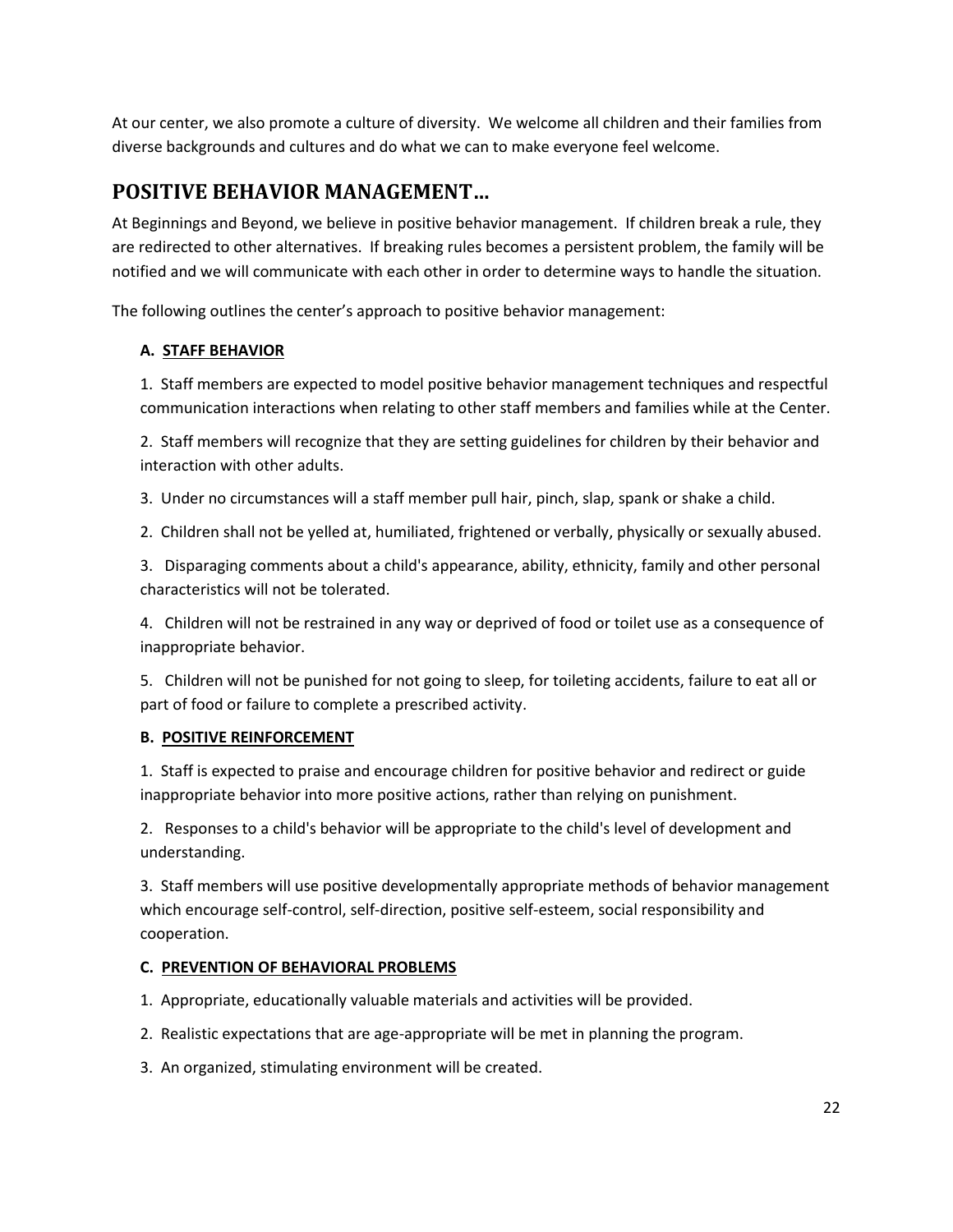#### **D. SPECIAL NEEDS CHILDREN**

The Center will discuss with the family of a special needs child an effective positive behavioral method and to adapt behavior management practices to the needs of the child.

#### **E. USING TIME OUT**

1. Time-out will only be used as a supplement to, not a substitute for, other developmentally appropriate, positive methods of behavior management.

2. Time-out will be limited to no more than one minute for each year of a child's age.

3. Before using "time-out", the staff member will discuss with the child the reason for the "timeout" in language appropriate to the child's level of development and understanding.

4. Time-out is to be a positive opportunity for the child to regroup and focus on appropriate behavior.

#### **F. TIME OUT PROCEDURE**

1. Remove the child from the group but keep the child within eyesight of the group so that he/she may observe the activity.

3. The child will be placed in an area that is comfortable and under supervision.

4. Before rejoining the group, staff will talk to the child about alternatives to the inappropriate behavior in a way that shows faith in the child's ability to make more positive decisions in the future.

#### **G. FAMILY INVOLVEMENT**

Families will be notified and consulted should a behavioral problem develop that would require their intervention.

# <span id="page-22-0"></span>**FAMILY COMMUNICATION AND SUPPORT…**

Beginnings and Beyond believes that communication with families is an extremely important component for a successful childcare and early learning center experience. Families are of primary importance to their children's development, and for this reason we strive to make communication a top priority. Families may visit the center at any time they would like to see their children, without prior approval of the center. We welcome any monitoring of the programs your children are enrolled in. For this reason, we also have a closed-circuit video monitoring system for currently enrolled families to view with the owner or Administrator, at the owner's discretion. If a family unenrolls their child from the center, they will not be provided access to video footage after unenrolling.

We ensure that there is no discrimination on the basis of race, color, national origin, gender, age, sex, pregnancy, marital status, sexual orientation, gender identity or expression, religion, creed, disability, veteran's status, or any other category protected by state and/or federal laws. We ensure that all staff have the utmost respect for all children and their families, as well as each other.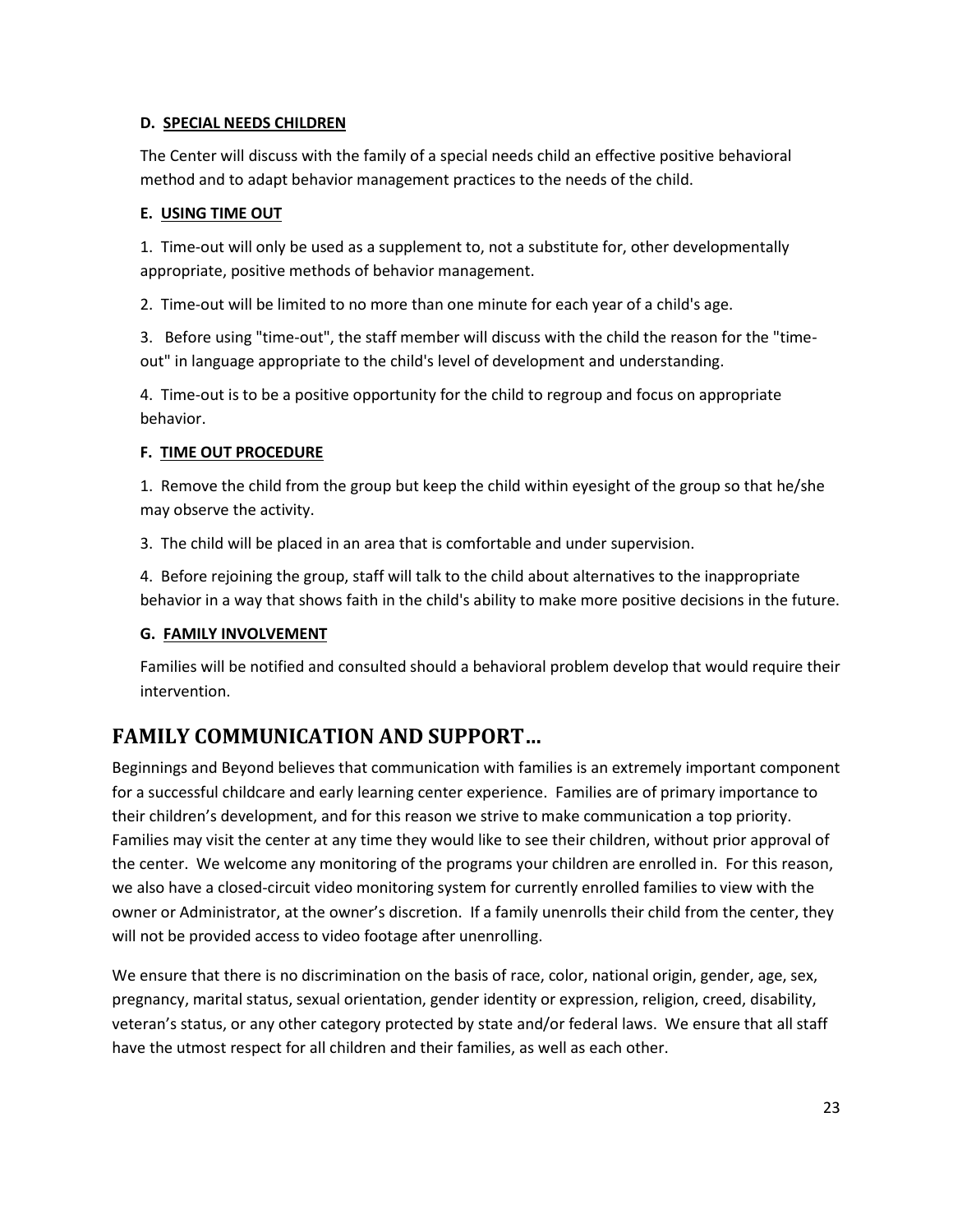Communication regarding your children's behavior and achievements occurs on a daily basis through the everyday conversations between the Teacher and families. Because of this, we have formal sitdown parent/teacher meetings twice a year, as well as when needed or requested. We offer Parent/Teacher Conferences twice a year in June and November. A sign-up sheet will be posted at these times for families who wish to have meetings with their children's Teachers. Families waiving the conference will need to sign a waiver form.

To show our commitment to welcoming suggestions and wanting the families to voice any concerns they may have, suggestions may be placed anonymously in the black payment box outside of the office in which you may submit any ideas or issues that you may have. The owner will send an email to families stating any suggestions received with action plans beside each suggestion/concern. Please note that if there is any confidential information placed in the box, this will remain confidential and will not be posted.

We also urge you to have open communication with the Owner/Administrator or Teachers at any time you feel necessary, and any concerns you have will be addressed in a timely manner with feedback given to the family regarding what was done to rectify the concern. We ask that any concerns be brought up with someone in the office so that we are aware and can in fact address the issue at hand.

In addition to this, family surveys will be distributed annually in order for Beginnings and Beyond to continue to improve. These surveys are anonymous and will be sent out and retrieved electronically. Responses to the survey will be given back to the families with updates on how we plan to make improvements based on survey results.

Daily electronic reports are provided to families of all children at Beginnings and Beyond through the Brightwheel app. These reports will inform you of your children's activities and advancements, of any concerns the teachers note, any fun tidbits of information about your child for that day, as well as their daily schedules in terms of how much they ate, what time they ate, and diaper changes or toileting information. Brightwheel also has photos that are shared with families of their children, and it also allows for messaging between teachers and families to keep constant lines of communication open.

Any photo and/or videotaping of children would have parental consent if the photo and/or video is to be used for our Facebook page, our website, or any other social or print media. Photos of the children will be used from time to time for projects the children and completing in class or for classroom décor. These types of photos do not require parental consent as they are in house only.

Finally, Beginnings and Beyond has a Newsletter for families which will contains information on activities, parenting issues and other items. We put this Newsletter in Brightwheel every month for families to view.

In these ways, we strive to have various open lines of communication for all families, and to show our dedication and commitment to constant communication and improvement.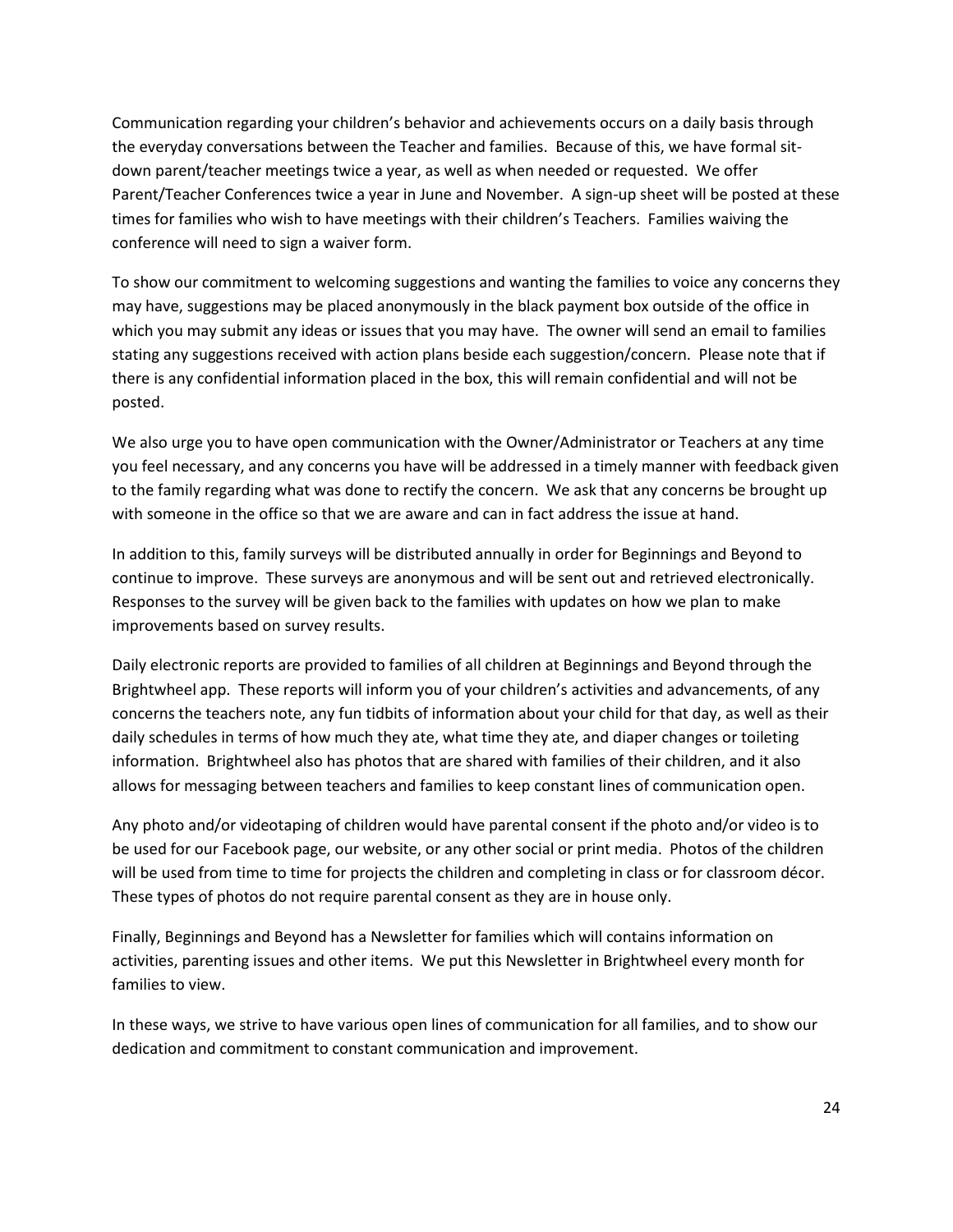Support is given to families in any way that is possible. Parent-Teacher Conferences are available twice a year as well as any other time requested or needed. Teachers work closely with parents to come up with plans when behavioral or other issues are noticed in a child. We work closely with parents to help their children reach the necessary goals. If additional assistance is needed outside of the center, information is given to parents for other programs that can assist them and their children.

Parents are always welcome to ask questions regarding current licensing regulations by speaking with someone in the office. The regulations binder is available to parents as well if they have questions regarding licensing regulations.

# <span id="page-24-0"></span>**PARTNTERING WITH FAMILIES ~ VOLUNTEERS…**

All families are encouraged to participate in any activities with Beginnings and Beyond, whether it be on the center premises or off site. Families may volunteer to assist during field trips, coordinate any special events, or to read in the classrooms. Volunteer opportunities will be posted at the Central News Board as well as on our website. Anyone interested in volunteering can speak to the classroom Teacher or to someone in the office. If there are families who wish to help out but are unable donate his or her time, they may donate items. Other means of volunteering could include assisting in the office, or assisting with maintenance items, inside or out. All volunteers are always welcome. Additionally, we have a number of family events throughout the year which families are invited to attend. Some events are social based, some are learning/educational based, and some are experiences where you can bond and touch upon important social-emotional aspects of your growing child.

# <span id="page-24-1"></span>**PARTNTERING WITH LOCAL SCHOOL DISTRICTS…**

At Beginnings and Beyond, we partner with the local school districts in order to help assist your child with any needs they may have. For example, we reach out to schools if there is a developmental delay that we see early, in order to help get them the assistance they need in order to succeed once they are of school age. We also assist with allowing the school districts to submit any flyers or information to us to send out to our center families, and by allowing them to come on site to perform kindergarten assessments.

# <span id="page-24-2"></span>**COMMUNITY BASED AGENCIES…**

At Beginnings and Beyond, we try to help families as much as we can, knowing that there are many needs both within the scope of and outside the scope of childcare that families face. Please reach out to us and you can view our binder of information detailing resources available to help you with various needs.

# <span id="page-24-3"></span>**TRANSITIONS…**

Transitioning your child into our center is a big step! We take the care to allow you to spend time in the classroom with your child whenever you want in order to acclimate your child to the center and classroom and to put yourself more at ease as well. You may visit the classroom at any time and can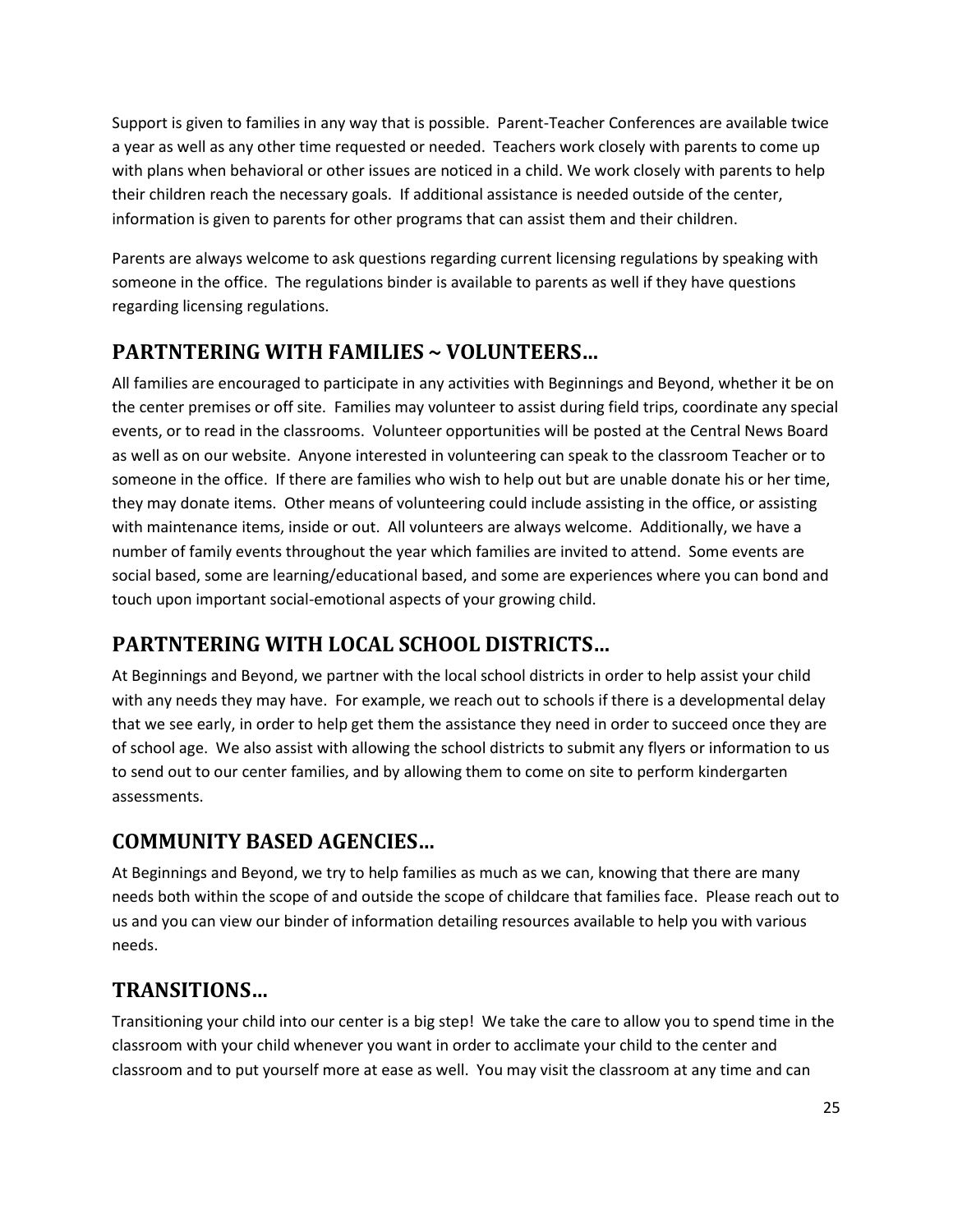schedule time prior to enrollment to have your child spend some time and meet the class and the Teachers. We make whatever accommodations we can to allow for a successful entry into our center!

At our center, we understand how having your child move from one classroom to another can be both exciting and nerve wracking at the same time. We have put into place a transition plan that will benefit your child and make the progress very easy for them. This transition plan details out the transition for your child that will occur over the span of one week. It details Monday through Friday of their transition week, the times they will be spending in their new classrooms and what they will be doing while there. After their transition week they will permanently move up to their new classroom. It is a slow and easy transition and rest assured they will do just fine! The center will always give out a letter informing you as the parent/guardian when your child will be transitioning. Along with this letter will be a letter from your child's new teacher, and any other information pertinent to the specific classroom.

# <span id="page-25-0"></span>**GRADUATION…**

There will be a small graduation ceremony held each year in August to honor and congratulate the Pre-K children who are moving on from our center. This will be announced each year with prior notice to families. Children who are getting ready to transition to Kindergarten will have information sent home with them for families to read to prepare for the transition to Kindergarten and to help aid in their move from early childhood to school age. We also receive feedback from families exiting our program and utilize that feedback to make any necessary changes for improvement.

### <span id="page-25-1"></span>**EMERGENCY CLOSINGS AND INCLEMENT WEATHER PROCEDURE…**

In the event of an emergency closing or inclement weather, families will be notified of the closure via a message sent through the brightwheel app.

In the event that the center needs to close in the middle of the day, families will be notified of the early closure via a message sent through the brightwheel app. All staff will then assist in attempting to contact the children's parent/guardian first to arrange for pick up. Should the staff be unable to reach the parent/guardian, the individual(s) listed on the emergency contact form will be contacted until pick up arrangements can be made. If the children need to be evacuated from the center, the staff will notify families, and/or emergency contacts of the pick-up location.

Any time that Beginnings and Beyond needs to close due to emergency situations or inclement weather, payment will not be refunded or reduced for closures.

# <span id="page-25-2"></span>**WEATHER AND OUTDOOR PLAY POLICY…**

At Beginnings and Beyond, all infants and children will play outdoors daily, so please dress your child appropriately for the weather.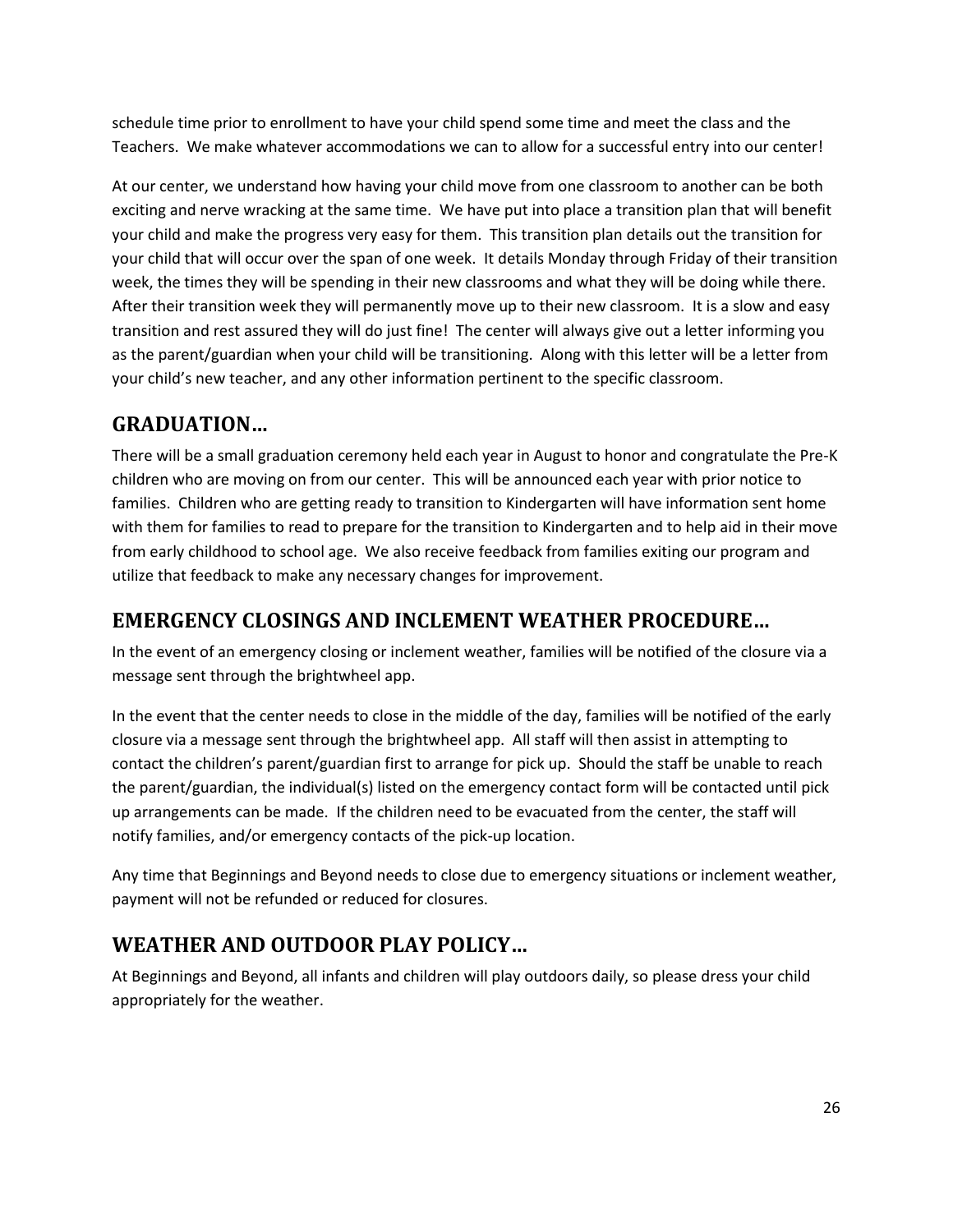Children will go outside daily, weather permitting for at least one hour a day. The children will go outside if the wind chill factor is 32 degrees or higher or when the heat index is 89 degrees or lower and the weather and conditions outside do not pose a significant health or safety risk.

Please note that if the weather does not permit outside play, the children will remain indoors and participate in indoor gross motor activities. Weather permitting means that children should go outside every day unless there is active precipitation or public announcements that advise people to remain indoors. These public announcements would occur on days where it would be unsafe to be outdoors, including extremely hot and cold conditions or days with poor air quality. We would obtain these public announcement notifications by visiting [www.weather.gov.](http://www.weather.gov/) All Teachers would be notified of these days by the Owner/Administrator or Curriculum Coordinator to ensure that they are aware of the weather conditions and playground plans for that day.

# <span id="page-26-0"></span>**ACCIDENTS OR INJURIES…**

At Beginnings and Beyond, we ensure that if an accident or injury does occur to your children during our care, we will take the necessary steps to protect the children from further harm. Families will have immediate notification of the injury or incident via a brightwheel notation. Families will be directly called regarding any injuries of a more serious nature. We ensure that all injuries that occur, no matter how small, shall have a completed injury report noted on brightwheel and the parent/guardian will also have to sign an accident/injury log at the time of pick up.

Beginnings and Beyond will maintain an electronic injury report on brightwheel for each incident, to include the child's name, date of injury, description of injury, how the injury occurred, and required treatment. These injury reports will be kept electronically indefinitely. Injuries that result in death or inpatient or outpatient treatment will be reported to the Office of Child Care Licensing.

# <span id="page-26-1"></span>**CHILD ILLNESS…**

A child exhibiting any of the following symptoms will not be allowed at the center unless a licensed physician provides written documentation that the child has been diagnosed and poses no serious health risk to his or herself or others.

- A. Temperature: infants four months old and younger, equivalent to 100 degrees or greater even if there has not been a change in behavior.
- B. Temperature: children older than four months, equivalent to 101 degrees or greater accompanied by behavior changes or other signs of symptoms or illness – until medical evaluation indicates inclusion in the facility.
- C. Symptoms and signs of possible severe illness (such as unusual lethargy, uncontrolled coughing, inexplicable irritability, persistent crying, difficult breathing, wheezing, or other unusual signs) – until medical evaluation allows inclusion.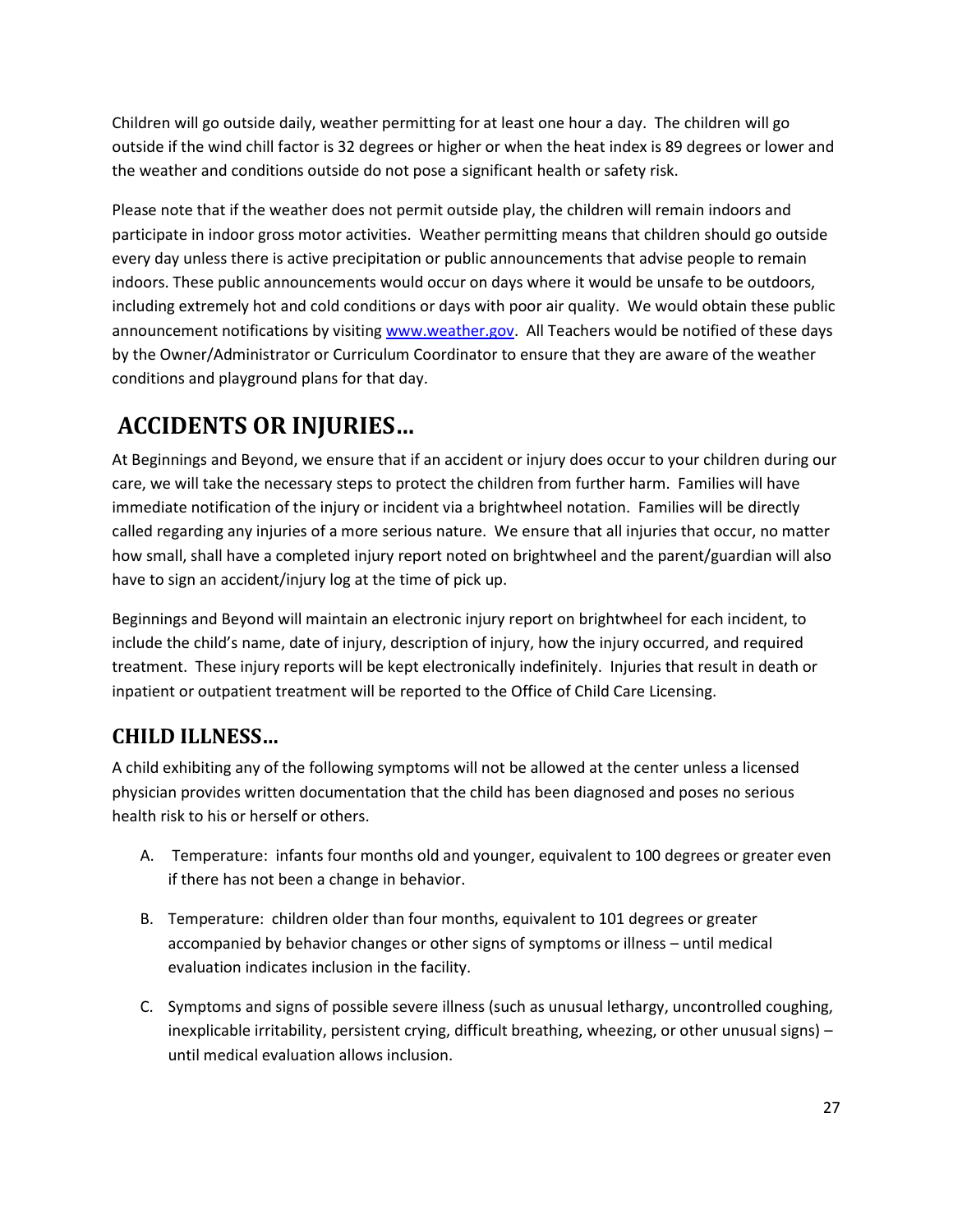- D. Uncontrolled diarrhea, that is, increased number of stools, increased stool water, and/or decreased form that is not contained by the diaper – until diarrhea stops.
- E. Blood in stools not explainable by dietary change, medications, or hard stools.
- F. Vomiting illness two or more episodes of vomiting in the previous twenty four hours until vomiting resolves or until a health care provider determines the cause of the vomiting is not contagious and the child is not in danger of dehydration.
- G. Persistent abdominal pain continues more than two hours or intermittent pain associated with fever or other signs or symptoms.
- H. Mouth sores with drooling, unless a health care provider determines that condition is noninfectious.
- I. Rash with fever or behavior change, until a health care provider determines that these symptoms do not indicate a communicable disease.
- J. Purulent conjunctivitis defined as pink or red conjunctiva with white or yellow eye discharge, until after twenty four hours after antibiotic treatment has been initiated.
- K. Scabies, until twenty four hours after treatment has been initiated.
- L. Head lice, until twenty four hours after treatment has been initiated.
- M. Tuberculosis, until a health care provider states that the child is on appropriate therapy and can attend care
- N. Impetigo, until twenty four hours after treatment has been initiated.
- O. Strep throat or other streptococcal infection, until twenty four hours after initial antibiotic treatment and cessation of fever.
- P. Varicella-Zoster (chicken pox) until all sores have dried and crusted usually six days.
- Q. Shingles, only if sores cannot be covered by clothing or a dressing; if not exclude until sores have crusted and are dry.
- R. Pertussis, until five days of antibiotic treatment.
- S. Mumps, until nine days after onset of parotid gland swelling.
- T. Hepatitis virus, until one week after onset of illness, jaundice or as directed by the health department when passive immunoprophylaxis (currently immune serum globulin) has been administered to appropriate children and staff.
- U. Measles, until five days after onset of rash.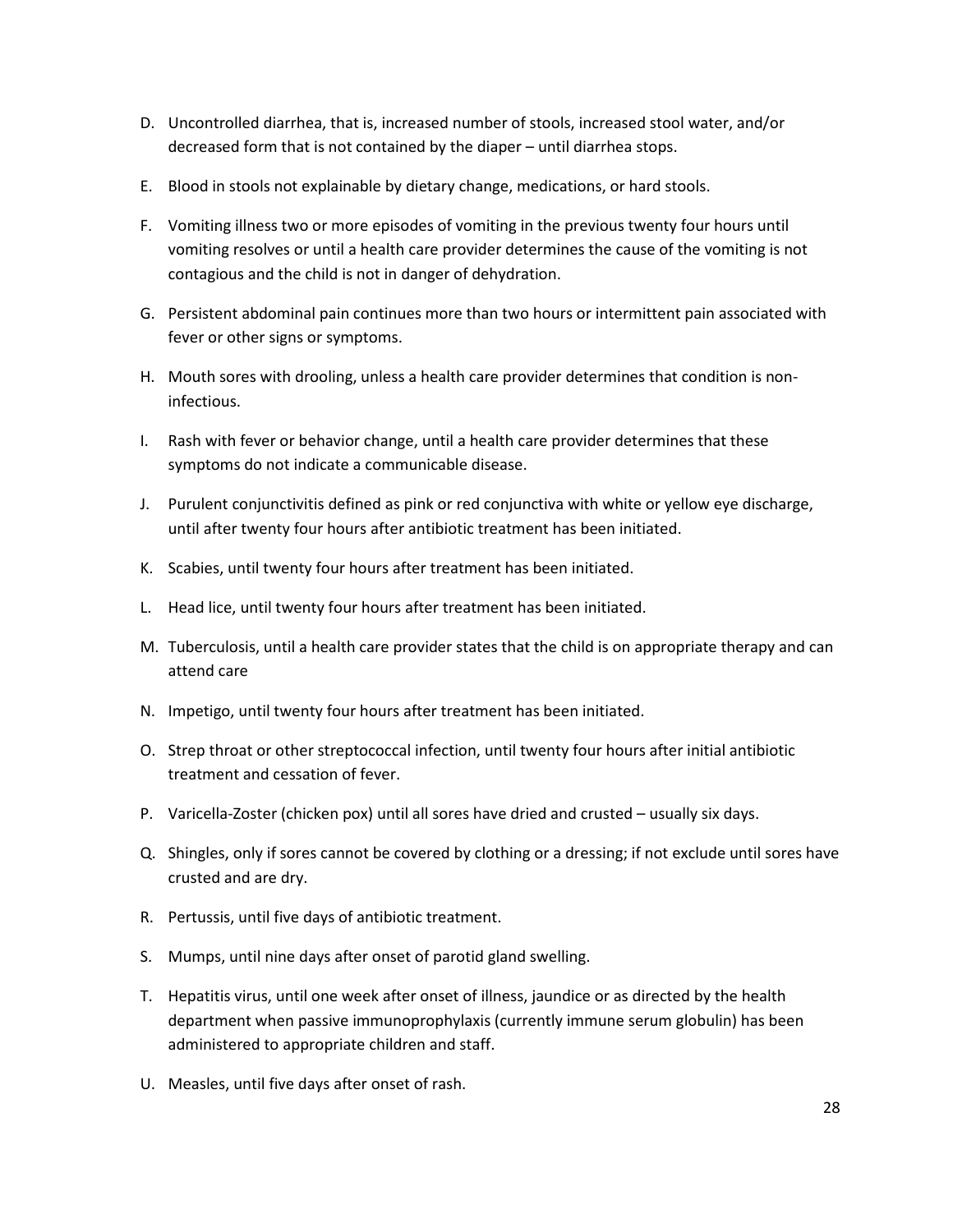- V. Rubella, until six days after onset of rash.
- W. Herpetic gingivostomatitis (cold sores) if the child is too young to have control of oral secretions.
- X. Unspecified illness if it limits the child's comfortable participation in activities or if it results in a need for greater care than can be provided without compromising the health and safety of other children.

#### Procedures:

If your children become ill at school, a parent/guardian will be contacted to pick up your children. Once contacted, we request that children be picked up as soon as possible. If parents/guardians are not able to be contacted, Beginnings and Beyond will then contact the emergency contact. Children who are ill and need to be picked up will be kept isolated from other children so as not to expose them to any health risks. Isolated children will be kept comfortable until they are picked up from the center.

Children with reported communicable diseases shall not be permitted to remain at the center, as specified by the Division of Public Health, unless:

- Written documentation from the child's health care provider states that the child has been evaluated and presents no risk to the child or to others.
- The licensee (child care center) has reported the illness to the Division of Public Health and has been advised that the child presents no health risk.

A written notice of an outbreak of a communicable disease will be posted if any children may have been exposed to the illness. The information will also be posted via brightwheel.

\*\*Please note that if the health care provider's opinion differs from the opinion of the Division of Public Health, the center will follow the instructions of the Division of Public Health.\*\*

Communicable diseases include, but are not limited to: bacterial meningitis, diphtheria, influenza disease (not the flu), german measles, hepatitis, measles (rubella), mumps, pertussis (whooping cough), rubella (3 day or german measles), tuberculosis, iardiasis, hepatitis A, salmonellois, shigellosis.

# <span id="page-28-0"></span>**MEDICAL EMERGENCY SITUATIONS…**

If there happens to be a medical emergency situation that occurs to your children while at Beginnings and Beyond, the following steps will be taken to ensure the proper care and attention is given to your children.

• An ambulance will be called if there is a situation involving a life threatening accident, injury, or illness.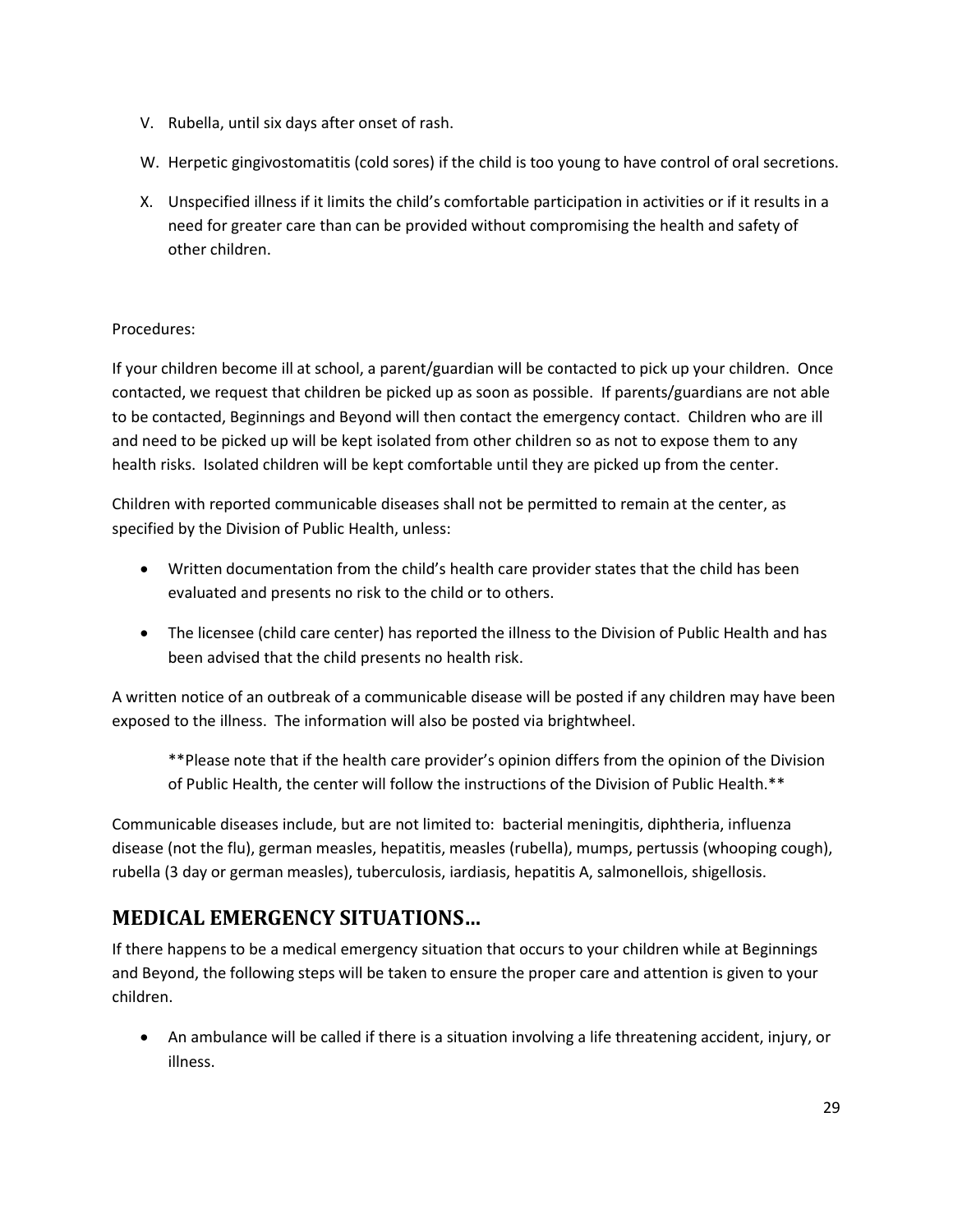- Transportation by the Owner/Administrator to the hospital will be provided should a non lifethreatening emergency occur which requires prompt medical attention.
- Parents/Guardians will be notified immediately if any of these situations occur. If the parent/guardian is unable to be reached, the emergency contact will be notified.

# <span id="page-29-0"></span>**MEDICATION…**

Staff at Beginnings and Beyond who are certified in medication administration, if requested by the family, shall administer medication as needed. Administration of medication will always be recorded in brightwheel.

Any medications that are brought into the center, whether they are prescription or non-prescription, must have a form filled out detailing the children's name, date of birth, medication allergies, doctor's name and phone number, pharmacy name and phone number, name of medication, dosage (amount to be given), time (when to be given), route of administration (oral, eye, ears, etc.), expiration date, start and end dates for administering the medication, reason for medication, and any additional special instructions regarding the medication.

All medication must be in the original container, properly labeled, unexpired, and authorized by the children's health care provider (if prescription). Any deviations from the label on the medication must be in writing from the children's health care provider, whether it is prescription or non-prescription.

Written permission must be obtained from the parent/guardian in order for Beginnings and Beyond to administer any medication to your children. There is a medication information and authorization log on which parents/guardians will need to sign in medication.

All medications will be stored in a locked area so they are inaccessible to the children at the center. Any unused portions will be returned to the parent/guardian.

Any topical applications such as diaper rash ointment, sunscreen, insect repellent, etc. must be authorized by the parent/guardian as well in order for Beginnings and Beyond to apply these to your children. The written authorization will be placed on a medication form as well for these purposes. Please ensure that the items are labeled with your children's name on them.

If your children require medication for life threatening conditions (allergies, bee stings, etc.) the prescription can be kept at the center for as long as your children are enrolled. Medications of this type will be administered when necessary. Please also ensure that new prescription medications are brought in if the medications have expired.

# <span id="page-29-1"></span>**FIRE AND EMERGENCY DRILLS…**

Beginnings and Beyond conducts monthly fire and emergency evacuation drills. Families, staff, and children will not be made aware of the drill dates or times, as this is the most effective way to assess the effectiveness of the evacuation plans.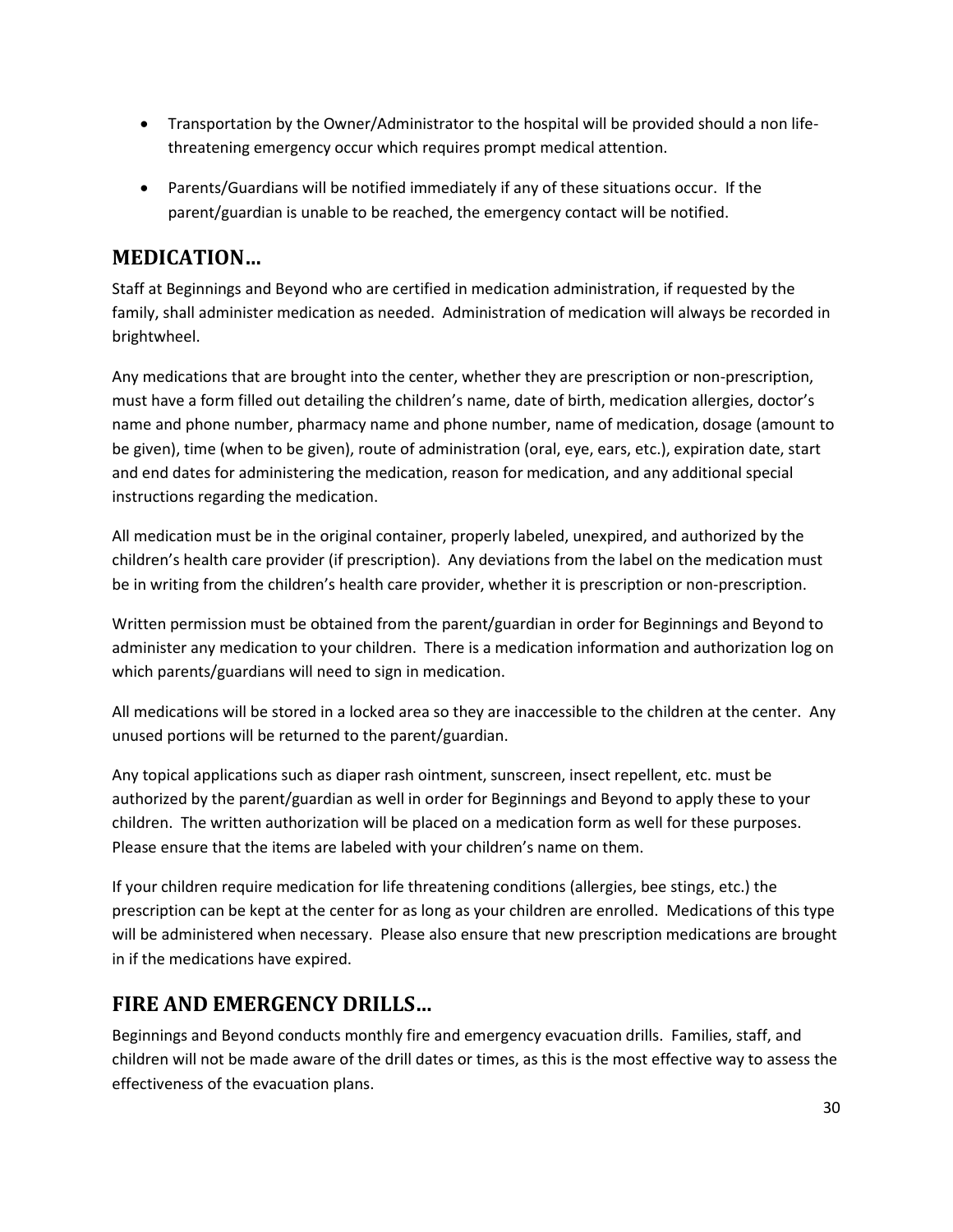During drills, families may not sign their children in or out of the center. The drill must first be completed and all children must first return to their classrooms if being signed out.

If there is a real emergency situation, the Owner/Administrator will notify all staff that the center will be closing. At this time, any families waiting to sign their child in or out must vacate the premises for safety reasons. All other families or emergency contacts will be notified of the situation. Children must be picked up immediately after the phone call is received.

# <span id="page-30-0"></span>**REPORTING OF SUSPECTED CHILD ABUSE AND NEGLECT…**

As a child care provider, Beginnings and Beyond is required by law to report suspected child abuse and neglect. All staff are trained in how to handle suspected child abuse and neglect. The following steps will be taken should there be a suspicion of child abuse or neglect:

- Abuse or neglect is immediately reported, as required by law
- Remedial action is immediately taken to protect the child from harm
- Long term corrective action will be taken to eliminate the factors or circumstances that may have caused or resulted in a continuing risk of abuse or neglect to children if the abuse or neglect occurred at the center by a staff member.
- Any staff member alleged to have perpetrated an incident of abuse or neglect shall not have direct contact with any child and will be placed on Administrative Leave until the investigation is complete. If the allegation proves to be true, the staff member will be terminated from employment and placed on the Delaware Child Abuse Registry.

# <span id="page-30-1"></span>**PARENT'S RIGHT TO IMMEDIATE ACCESS…**

Parents/Guardians of a child in our care are entitled to immediate access, without prior notice, to their child whenever they are in our care at Beginnings and Beyond, as provided by law.

In cases where the child is the subject of a court order (such as custody order, restraining order, or protection from abuse order), Beginnings and Beyond must be provided with a certified copy of the most recent order issued by the court and all amendments thereto. The orders of the court will be strictly followed.

In the absence of a court order on file with Beginnings and Beyond, both parents shall be afforded equal access to their child as stipulated by law. Beginnings and Beyond cannot without a court order, limit the access of one parent by request of the other parent, regardless of the reason. If a situation presents itself where one parent does not want the other parent to have access to their child, Beginnings and Beyond suggests that the parent keep the child with them until a court order is issued, since our rights to retain your child are secondary to the other parent's right to immediate access. Beginnings and Beyond staff will contact the local police should a conflict arise.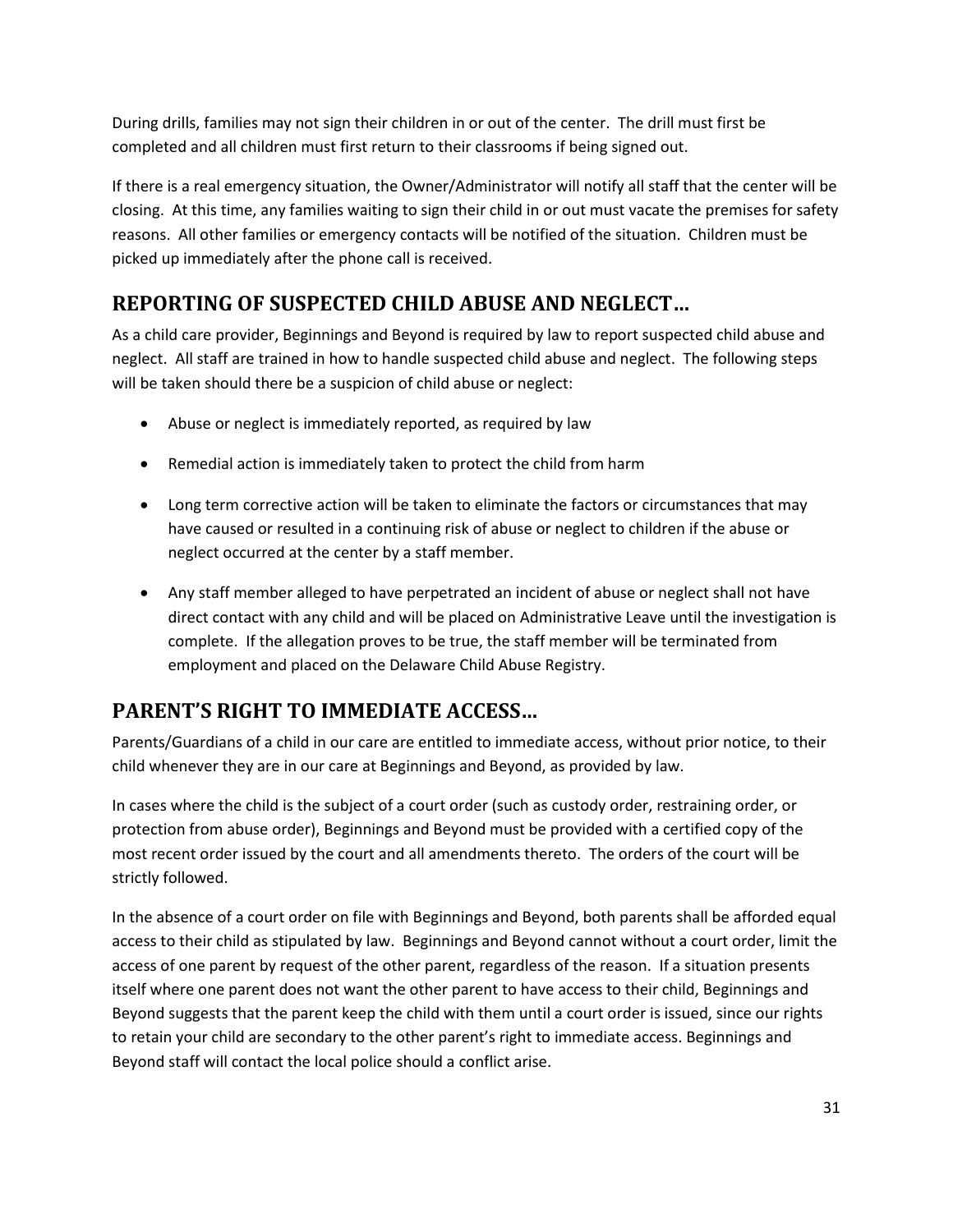### <span id="page-31-0"></span>**VISITORS…**

Visitors are allowed in the center only at the discretion of the Owner/Administrator. An employee of Beginnings and Beyond will accompany visitors at all times throughout the center.

### <span id="page-31-1"></span>**CONFIDENTIALITY…**

At Beginnings and Beyond, confidential and sensitive information will only be shared with staff members of Beginnings and Beyond who have a need to know in order to care for your children. Confidential and sensitive information about staff, other families and/or children will not be shared with families, as we strive to protect everyone's right to privacy. Confidential information includes, but is not limited to: names, addresses, phone numbers, disability information, health status or information of any individual at Beginnings and Beyond.

You may observe children at our center who are disabled or who exhibit behavior that may appear inappropriate (such as biting, hitting, etc.) You may be curious or concerned about the child. Our Confidentiality Policy protects every child's privacy. Employees of Beginnings and Beyond are strictly prohibited from discussing anything about another child with you.

Furthermore, written permission from the parent/guardian is required before we disclose or use your child's written, electronic, or digital information, unless it is for the performance of official duties by employees of the Office of Child Care Licensing, or other entities with statutory responsibilities for issues relating to the health, safety, and well-being of children. Written permission would be obtained for items such as the use of our TSI Gold assessment tool, Ages and Stations questionnaires, etc.

# <span id="page-31-2"></span>**HIRING STAFF FOR PERSONAL BABYSITTING…**

If families ask the teachers or other staff at Beginnings and Beyond to babysit, the center will take no responsibility for any services provided by staff outside of the premises of Beginnings and Beyond or outside of any special programs or trips sponsored by Beginnings and Beyond. We do understand that finding a trustworthy and caring babysitter is just as important as finding a trusting and caring childcare center, therefore if there are staff members with whom you feel comfortable asking to babysit, we do permit it, however take no responsibility.

# <span id="page-31-3"></span>**WITHDRAWING YOUR CHILDREN…**

If you would like to withdraw your children from Beginnings and Beyond, we ask that you provide a two week notice. However, we do understand that certain circumstances do not allow for this to occur and we are flexible with your needs and life situations. Exit interview questionnaires are given to all families that are withdrawing from the center in order to better improve our center.

# <span id="page-31-4"></span>**SUSPENSION AND EXPULSION…**

Suspension and/or expulsion of children are taken very seriously at our center and these methods are utilized only when absolutely necessary. We resort to utilizing suspension and/or expulsion in cases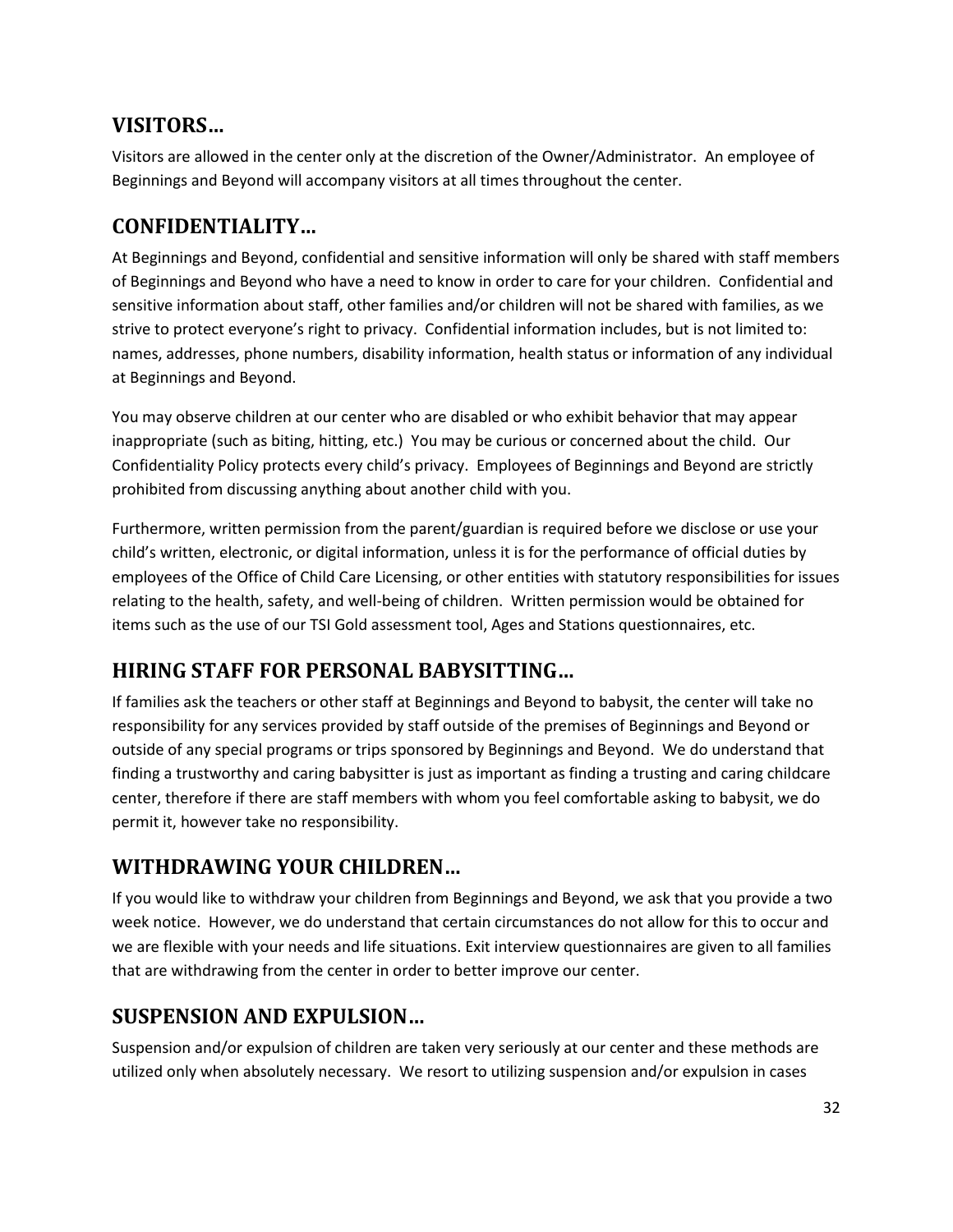where there is a determination of a serious safety threat or when a detailed progression of intermediate interventions for the child or for others has been implemented and documented and failed to show progress or too little progress. The interventions will be as follows: planned assistance with the child in order to eliminate the challenging behaviors, a meeting with the parents regarding the child's behavior and the plan going forward, and follow up plans/meetings as required.

Suspension and/or expulsion of children may also be necessary if a parent behaves in a threatening, offensive, or inappropriate manner in which the center feels it is for the center's well-being or safety to have the parent removed from the center. If parents refuse to follow our center policies, suspension and/or expulsion may also be necessary and followed through with.

# <span id="page-32-0"></span>**WE LOOK FORWARD TO PARTNERING WITH YOU…**

This truly is a partnership between families, children, and staff. We are committed to making this a wonderful experience for you, your families, and your children, and we look forward to our future together!